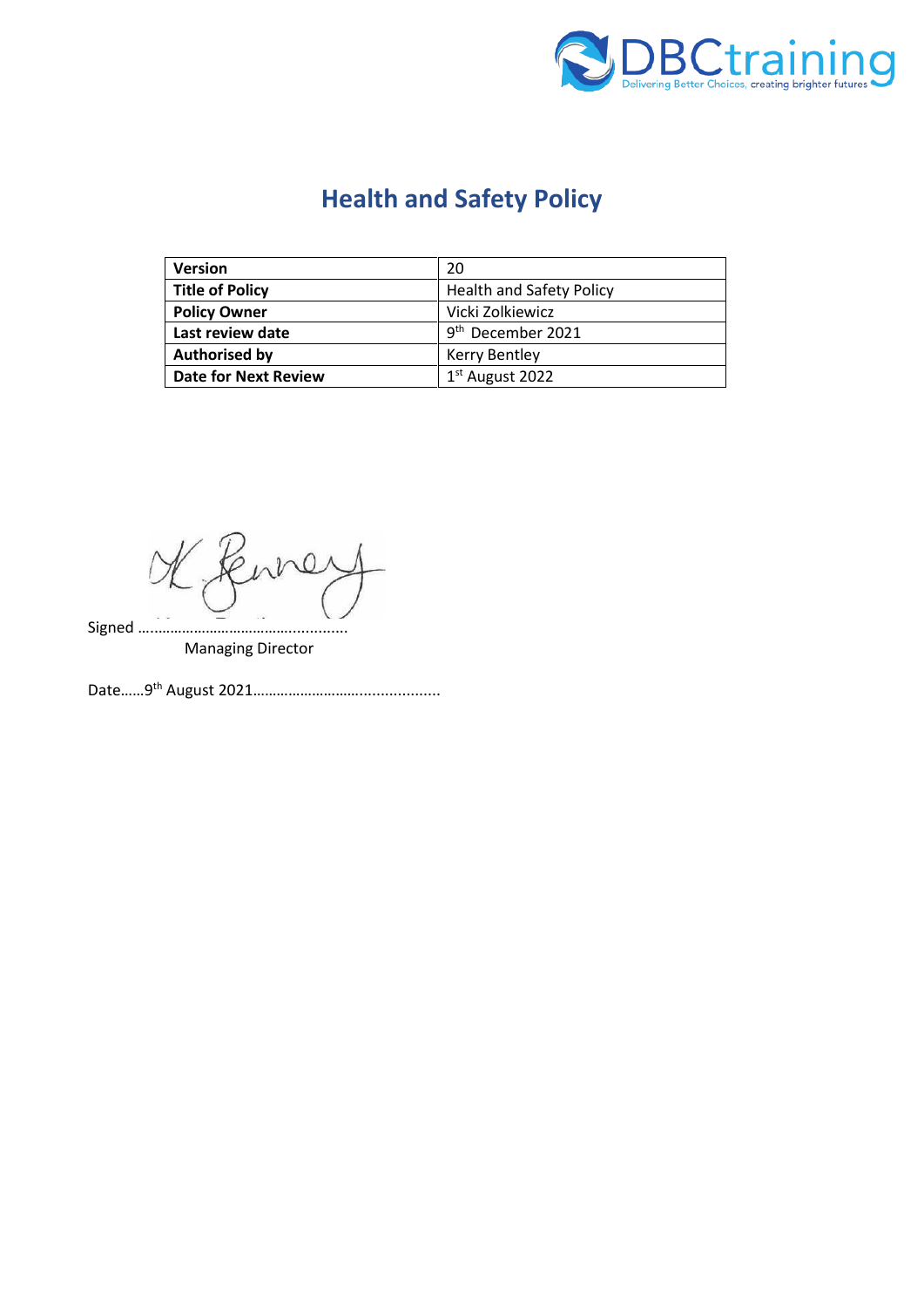

#### **Purpose**

The purpose of this document is to explain to individuals at all levels what their health and safety responsibilities are and responsibilities of the employer, manager's, safety groups, H&S advisor, trainers, employees, and any other persons it may affect.

#### **Promotion**

It is DBC's policy to ensure that all our workers are consulted whenever adverse H&S matters arise. In addition, it is also our policy to communicate regularly with our workers on all H&S matters. Such consultation and communication with workers on H&S matters is known to benefit motivation and efficiency whilst reducing work related ill-health and injurious events.

Where DBC employ persons who do not have adequate literacy or verbal skills in the English Language or where English is not their first language, we shall arrange where possible for all communication to be appropriate to the skill level or translated as required. This will include all work instructions and appropriate training, particularly company and site inductions. We may also use a buddy system or Vulnerable Person risk assessment, if required.

#### **Legal Requirement**

The Health and Safety (Consultation with Employees) Regulations 1996 regulates the requirement of employers to consult with workers on matters that may affect their health and safety while at work. This must allow the workers to express their views, either individually or through elected representatives, and the employer must take these into consideration before making any changes.

#### **Procedures**

We will consult with our workers on matters concerning their health, safety, and welfare at work, including:

- o Any change which may substantially affect their health and safety at work, for example in procedures, equipment, or ways of working.
- o Our arrangements for getting competent people to advise and help us satisfy H&S legislation.
- $\circ$  The information that workers must be given on the likely risks and dangers arising from their work, measures to reduce or get rid of these risks and what they should do if they must deal with a risk or danger.
- o The planning of H&S training.
- o The H&S consequences of introducing new technology.

We will communicate with our workers by:

- $\circ$  Providing a Safety Notice Board where relevant information will be displayed, if appropriate.
- o Undertaking meetings with all workers, either directly or through written communication, to provide an effective means of two-way communication to relate information for continual improvement.
- $\circ$  Providing staff with the results of any inspection or audit undertaken.
- $\circ$  Providing access to the full H&S Policy for workers to read through and discuss with the SMT and Board.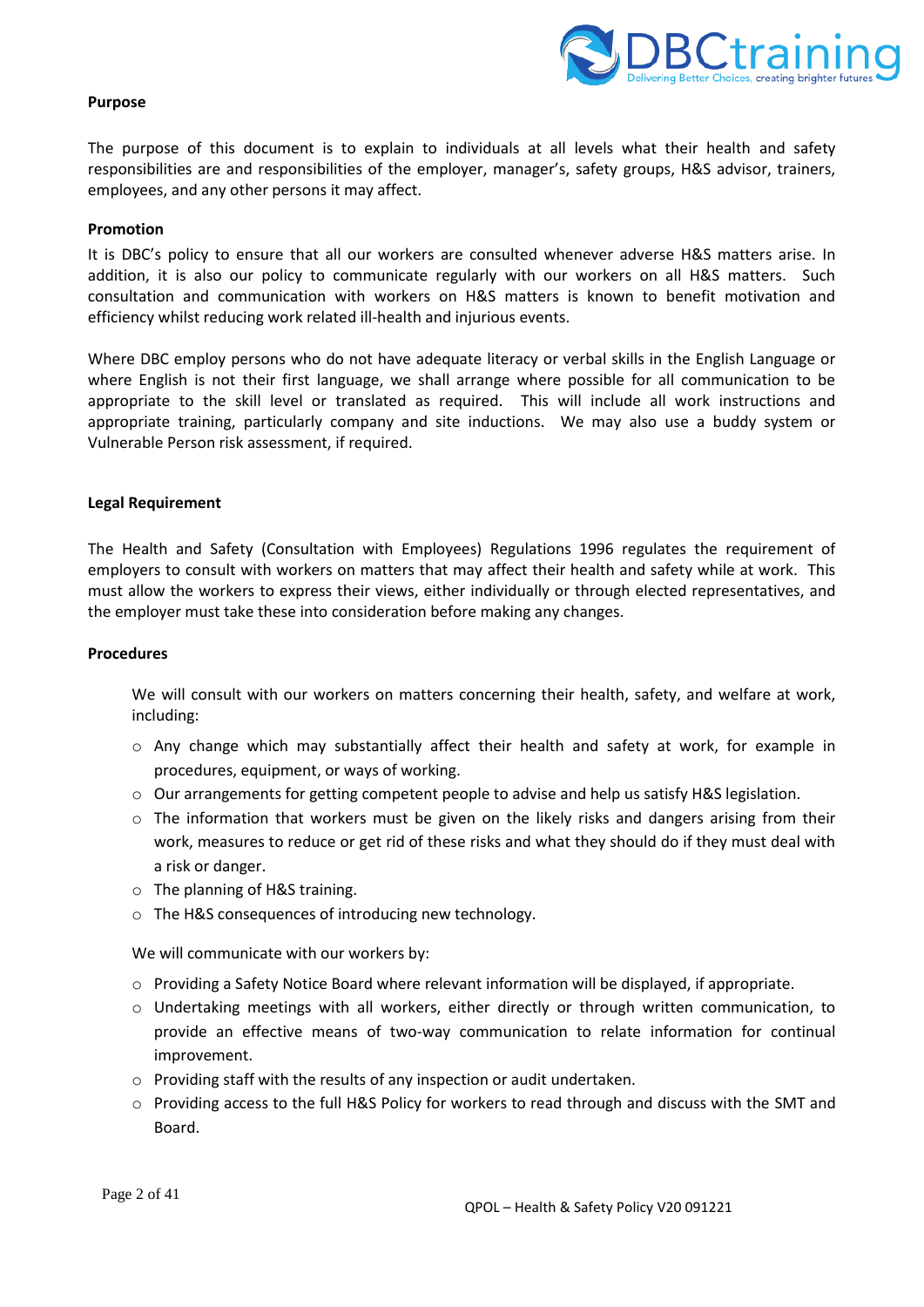# *Health and Safety policy of DBC Training*



Our statement of policy is as follows:

DBC Training as an employer, is committed to providing and maintaining a healthy and safe working environment for all its employees, visitors and any other people who may be affected by its activities. The overall responsibility for ensuring implementation of this policy lies with DBC Training and its Management Team. Whilst DBC Training accepts the main responsibility for implementation of this policy individuals have an important role in co-operating with those responsible to ensure a healthy and safe working environment. Individuals are required to abide by rules and requirements made under the authority of this policy. Managers and employees are responsible for ensuring compliance with Health and Safety Policy within their area of control.

This statement applies to all premises and activities within the control of DBC Training. The policy will be kept up to date to take into account new legislation being introduced along with any business changes in nature, and size. To ensure this, the policy will be reviewed annually or earlier if required

## *Objectives;*

- to promote the policy to everyone within DBC ensuring that all employees are committed to the policy ensuring it is fully implemented
- to provide adequate control of the health and safety risks arising out of our work activities
- identify and manage health and safety concerns and risks
- to ensure safe access to and egress from the workplace
- to consult with our employees on matters affecting their health and safety
- to provide and maintain safe equipment
- to ensure safe handling and use of substances
- to provide information, instruction and supervision for employees;
- to ensure all employees are competent to do their tasks and give them correct and necessary training where required
- to prevent accidents and cases of work-related ill health
- to maintain safe and healthy working conditions, including wellbeing
- to provide and maintain adequate workplace facilities for all staff. This will include appropriate lighting, heating, ventilation, toileting facilities and drinking water
- to appoint competent H&S persons
- to ensure we carry out our H&S duty to the wider general public (contractors, customers etc)
- to establish a safety committee;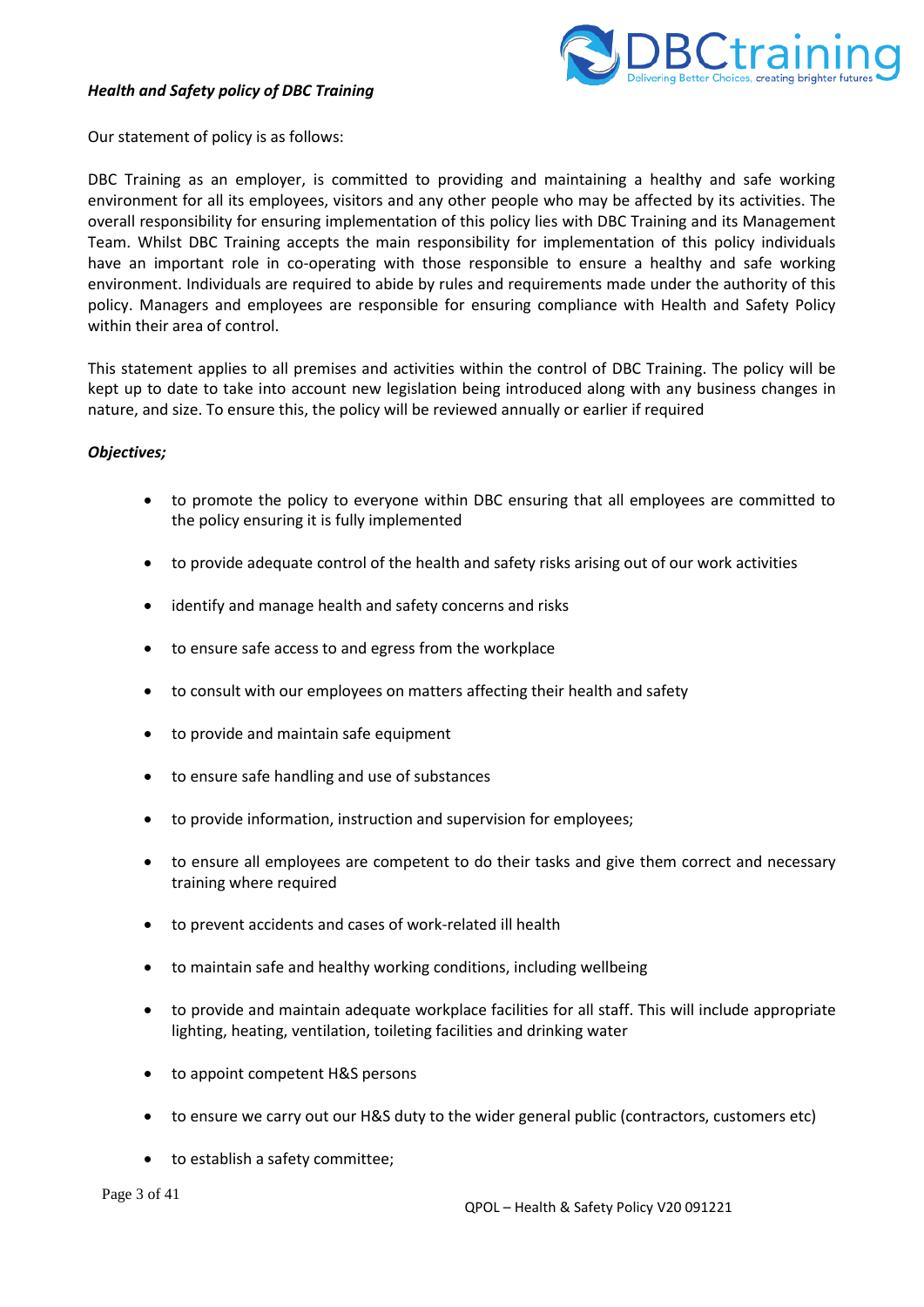

• to review and revise this policy as necessary and at least Annually

We also recognise:

- our duty to co-operate and work with other employers when we work at premises or sites under their control to ensure the continued health and safety of all those at work; and
- our duty to co-operate and work with other employers and their workers, when their workers come onto our premises or sites to do work for us, to ensure the health and safety of everyone at work.
- To help achieve our objectives and ensure our employees recognise their duties under health and safety legislation whilst at work, we will also inform them of their duty to take reasonable care for themselves and for others who might be affected by their activities. We achieve this by explaining their duty and setting out our company health and safety rules in an induction and by conducting refresher training.

In support of this policy responsibilities and more detailed arrangements have been prepared.

#### *Organisation of Health & Safety*

#### *Personnel Accountable for Health and Safety*

Kerry Bentley (MD) and the Board have the ultimate responsibility for Health and Safety at DBC Training but delegate responsibility through the SMT down to the individual employees.

Their health and safety responsibilities are to ensure that:

- o They provide a lead in developing a positive health and safety culture throughout the organisation.
- o All decisions reflect its health and safety intentions.
- $\circ$  Adequate resources are made available for the implementation of health and safety.
- $\circ$  They will promote the active participation of workers in improving health and safety performance.
- $\circ$  They will review the Health and Safety performance of the company on an annual basis.

The appropriate insurance cover is provided and maintained Prime responsibility for Health & Safety rests with the employer and DBC Training recognises that each manager or trainer in charge of a group of staff or trainees must be responsible for the individuals in their group.

All employees have a duty and are expected to take reasonable care of themselves and others who may be affected by their acts and omissions. Co-operate fully with DBC Training as the employer to enable compliance with health and safety legislation, and undertake training as required.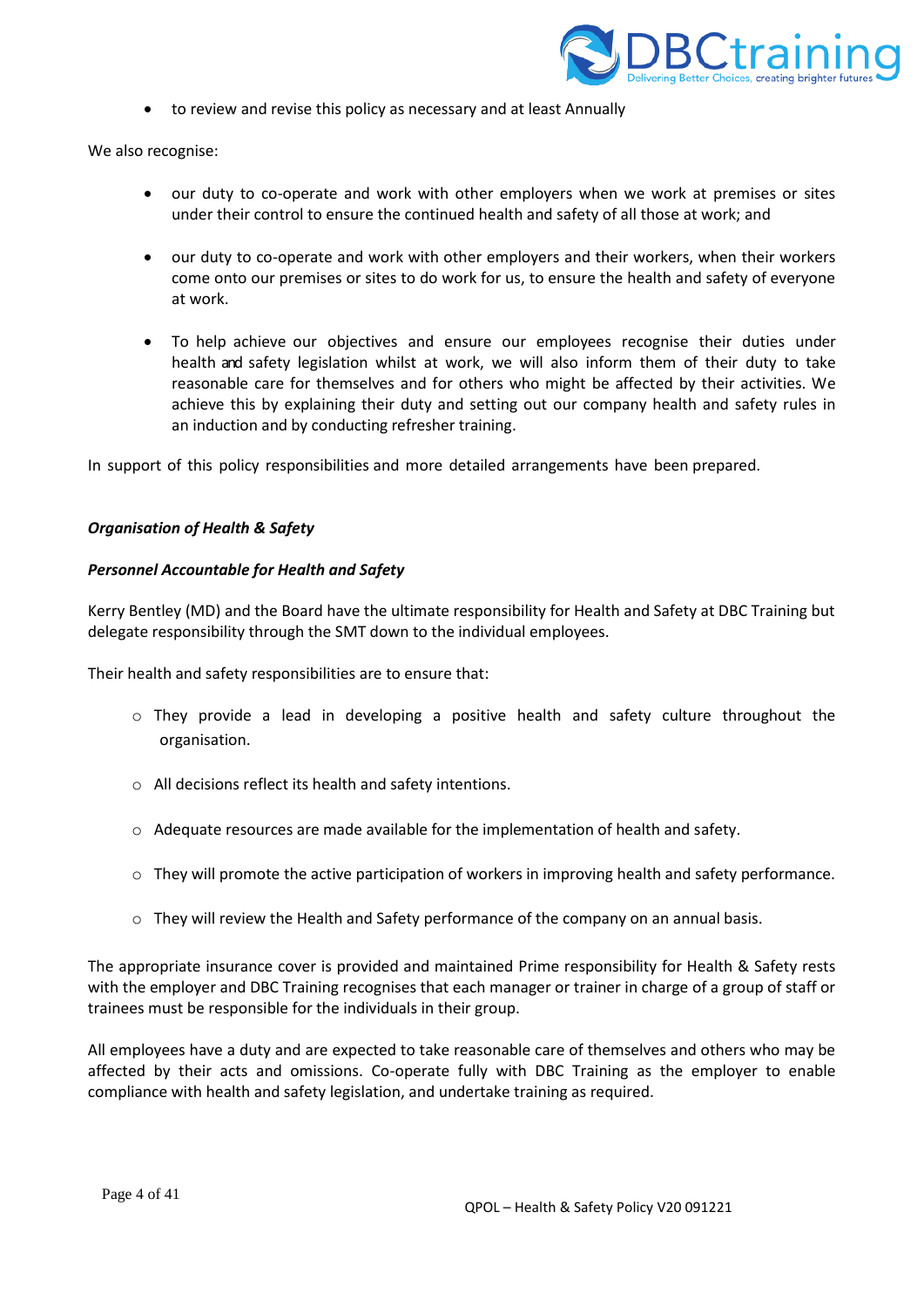

## *The Board and SMT*

The Board and SMT of DBC Training have the overall responsibility for the effective implementation of H&S legislation.

Responsibilities include:

- o The allocation of adequate resources for H&S
- o Ensuring that H&S is effectively managed;
- o Ensuring that H&S performance is measured;
- o Ensuring that the H&S Policy is promoted throughout the business
- o To ensure that there is an effective policy for Health and Safety;
- $\circ$  Periodically to appraise the effectiveness of the policy and ensure that any necessary changes are made, with a minimum frequency of yearly;
- o Continuously monitor the arrangements for Health & Safety, through reviews and committee.
- o To inform the Management team of matters requiring immediate action;
- o To review the Health & Safety records, any changes in Health & Safety, legal requirements, practices and procedures and ensure that legal requirements are met;
- o To appoint or remove members of the Health & Safety Committee;
- $\circ$  To ensure that responsibility for Health & Safety is properly assigned and accepted at all levels;
- $\circ$  Present recommendations of the Health & Safety Committee, requiring financial approval to the main board.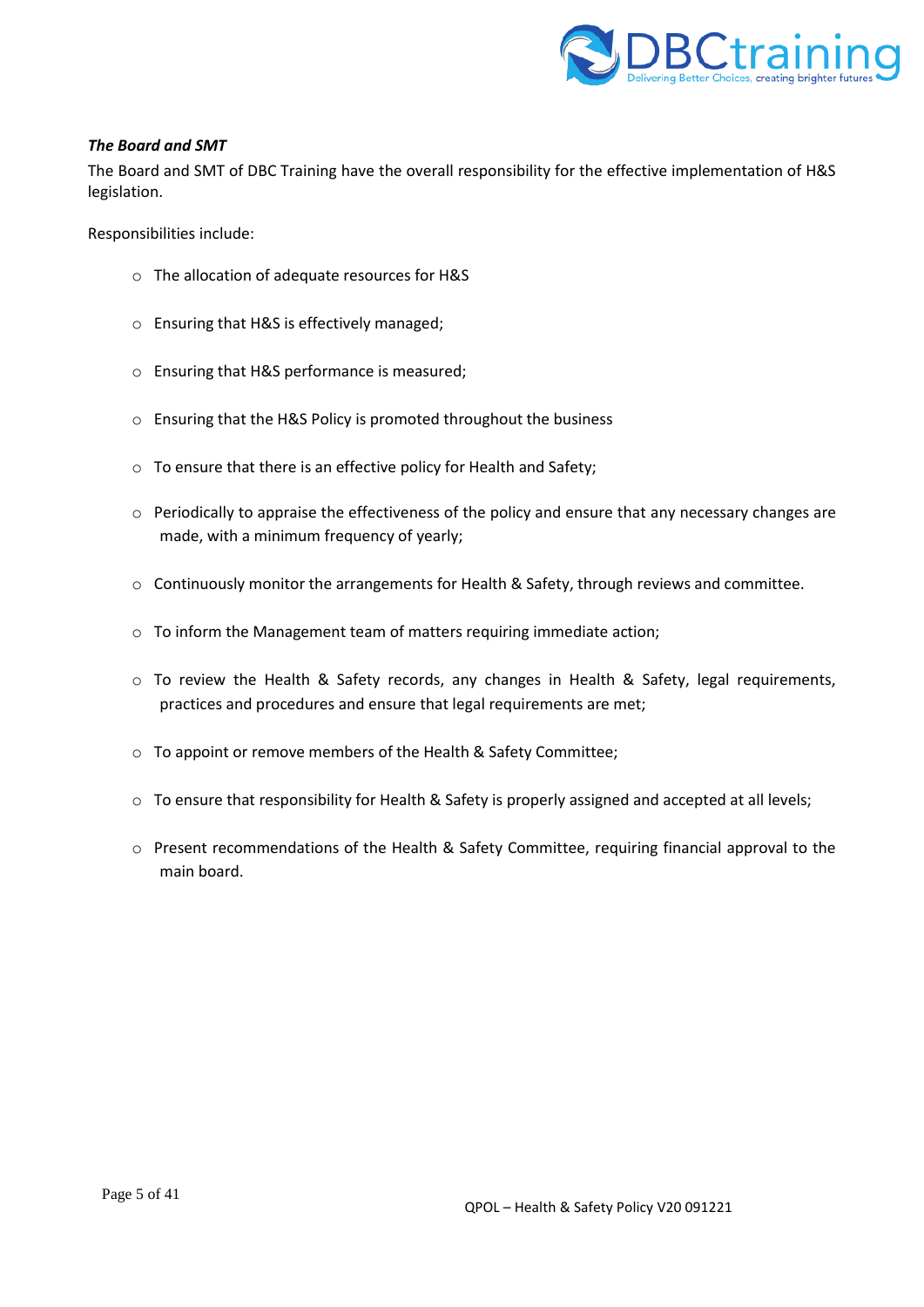# *Health & Safety Committee:*



- o Familiarise themselves with DBC Training Health and Safety policy document along with the implementation and maintenance of the H&S policy at their centre;
- o Take direct interest and promotion in the implementation of the policy and publicly support all persons carrying it out;
- o Ensure that the H&S and welfare policy is understood at all levels;
- o Promote safe working practices amongst employees and trainees and gain commitment from all levels of employees on the policy;
- o Pass on all relevant information to staff and trainees;
- $\circ$  Ensure any new staff are trained in implementing any H&S policies across the whole business
- o Measure, appraise and where reasonably practicable, improve the companies safety performance;
- $\circ$  Review data of accidents and notifiable disease statistics and trends, so that reports can be made to management on unsafe and unhealthy practices and conditions, together with recommendations for corrective action.
- o Examination of audit reports on a similar basis to the above;
- o Ensure complaints or any other points on H&S brought to the attention of the H&S representative are logged, investigated and any hazard or danger rectified;
- o Assistance in the development of safety rules and safe systems of work;
- o Review the adequacy of the safety content of employee training;
- $\circ$  Consideration of reports and factual information provided by inspectors of the enforcing authority appointed under the Health and Safety at Work act;
- o Consideration of reports that safety representatives may wish to submit;
- o Make recommendations requiring financial approval of the committee meeting for presentation by the national manager to the board;

# **The committee comprises:**

- a) Director/s
- b) Managers and Staff
- c) H&S advisor

Committee members should keep themselves informed of all legal requirements under the various H&S acts and regulations and any recent legislation relating to those acts.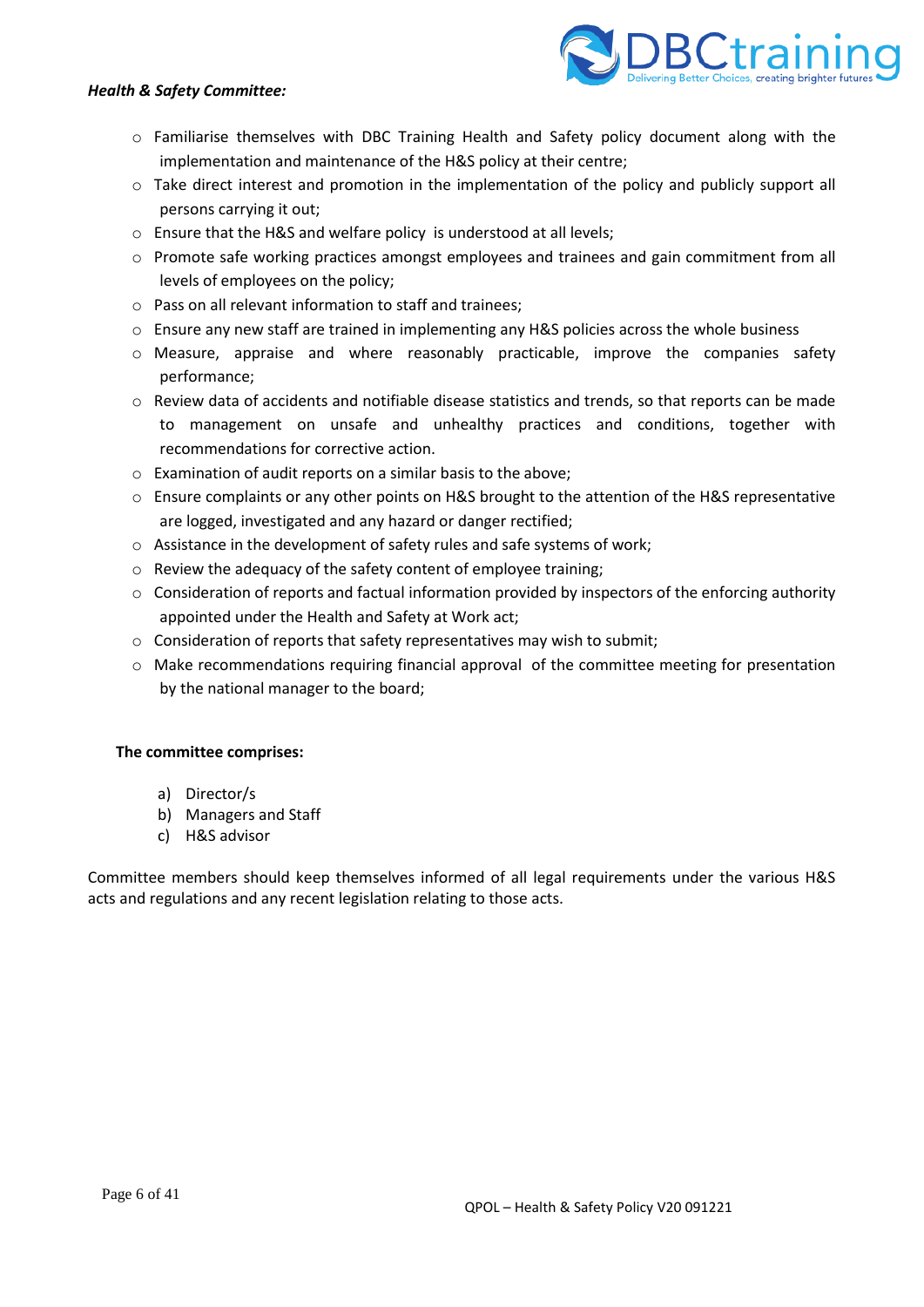

#### *Health and Safety Advisor:*

- Ensure inspections are carried out, including fire equipment;
- Ensure risk assessments are carried out and actively participate in the establishment of organisational arrangements, systems and risk control standards relating to hardware and human performance;
- Work with management on matters such as legal and technical standards;
- Promotion of positive health and safety culture within policy;
- Health and safety planning;
- Develop and maintain procedures to ensure the senior managers get a true picture of how health and safety is being managed;
- Be involved with H&S policy, strategy and guidance development;
- Provision of H&S advice;
- Day to day implementation and monitoring of policy and plans. Collation of accident and near miss information and investigation, including reports under The Reporting of Injuries, Diseases and Dangerous Occurrences Regulations (RIDDOR) to enforcing authorities;
- Accident investigation;
- Keep up to date information systems on, civil and criminal law, health and safety management and technical advances;
- Liaise with managers and identify further training and resource needs where applicable;
- Review and update procedures for fire drills, fire prevention and emergency evacuation from each floor in all buildings;
- Review any H&S recommendations received;
- To ensure that all buildings comply with all local authority regulations on matters of H&S;
- Consider and formulate a response to relevant safety issues received from the H&S committee.
- Performance reviews and audit of whole health and safety management system;
- To ensure that the interests of the particular building are duly considered in respect of:
	- $\checkmark$  Welfare facilities such as heating, lighting, ventilation, lifts and
	- ✓ toilets;
	- $\checkmark$  The application of a high standard of "housekeeping";
	- $\checkmark$  Security arrangements;
	- $\checkmark$  Fire drill exercises in all buildings;
- To be responsible for supervision of the first aid personnel, designated representatives and fire wardens;
- To ensure that all necessary measures to prevent or, where this is not possible, to control the exposure of employees and trainees to substances hazardous to health are in place (COSH).

The health and safety advisor will also liaise with:

- Environmental health officers
- Architects and consultants
- HSE and Fire authorities
- Police
- HM coroner
- Local authorities
- Insurance companies
- **Contractors**
- Clients and customers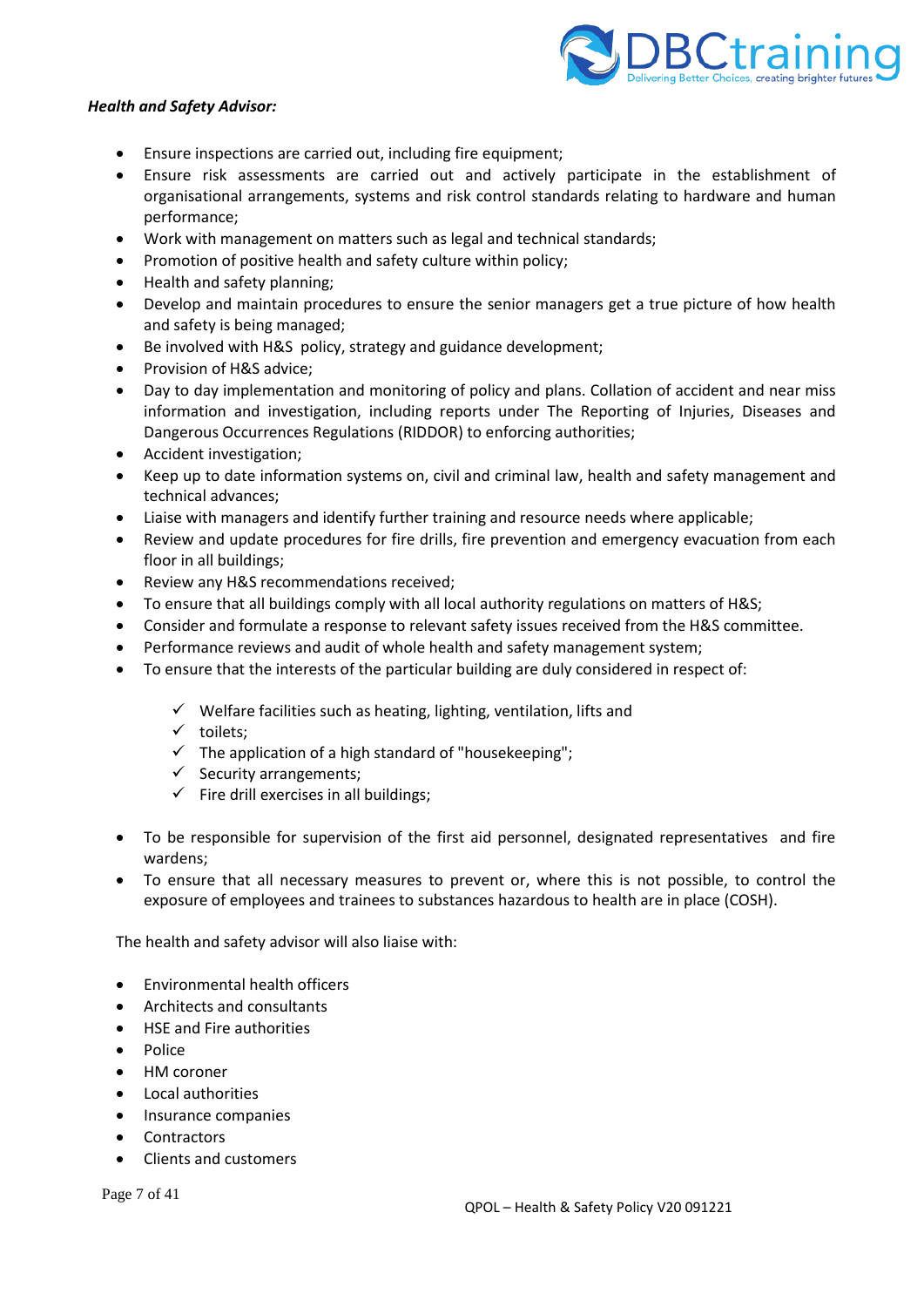- The public
- Equipment suppliers
- Media
- General practitioners
- IOSH and occupational health specialists and services.

# *Managers*

Managers will ensure that arrangements for H&S are implemented and are continuously under review and that responsibility for H&S is delegated to those reporting to them, i.e. supervisors and staff.

Responsibilities:

- Effectively implement and promote the companies H&S policy;
- Are responsible and held accountable for their departments or area's H&S performance;
- Maintain safe access to and egress from the workplace at all times
- Establish acceptable housekeeping standards where appropriate defining specific area's of responsibility and inspect at least monthly, where required, submit written reports with assignments and deadlines for correction;
- Review and approve of all job procedures developed as a result of job safety analysis; install approved procedures and check use of procedures;
- Instil by action, example and training a sincere health and safety attitude
- Consult with staff and health & safety officer;
- Ensure that risk assessments are carried out with records kept and action taken to reduce risk;
- Ensure workplace inspections are carried out on a regular basis at least every three months and records kept;
- Ensuring that employees, and new employees on induction, understand their H&S responsibilities;
- Assessing the need for H&S training and ensuring it is delivered;
- Ensuring that documentation (such as risk assessments, procedures, inspection, training and maintenance records) are available;
- With the assistance of the H&S advisor, reporting and managing occupational illness;
- Ensuring that personal protective equipment is provided and used where necessary;
- To ensure that all work necessary to maintain safety and good health is carried out promptly.
- Co–operating with other employers, such as contractors, to ensure the safety of DBC Training staff and third parties

## *Trainers*

- To make themselves familiar with, and conform to, DBC Training's Health, Safety & Welfare Policy;
- To observe all safety rules and relevant codes of practice;
- To conform to all Health & Safety instructions given by their managers and others with a responsibility for health & safety;
- To report to their line manager any observed potential hazards, accidents and damage to property or equipment irrespective of whether persons are injured. A written statement giving a full description should substantiate verbal reports;
- To report to their line manager and the nearest First Aid person all accidents to themselves whilst at the centre and enter details in the accident book;

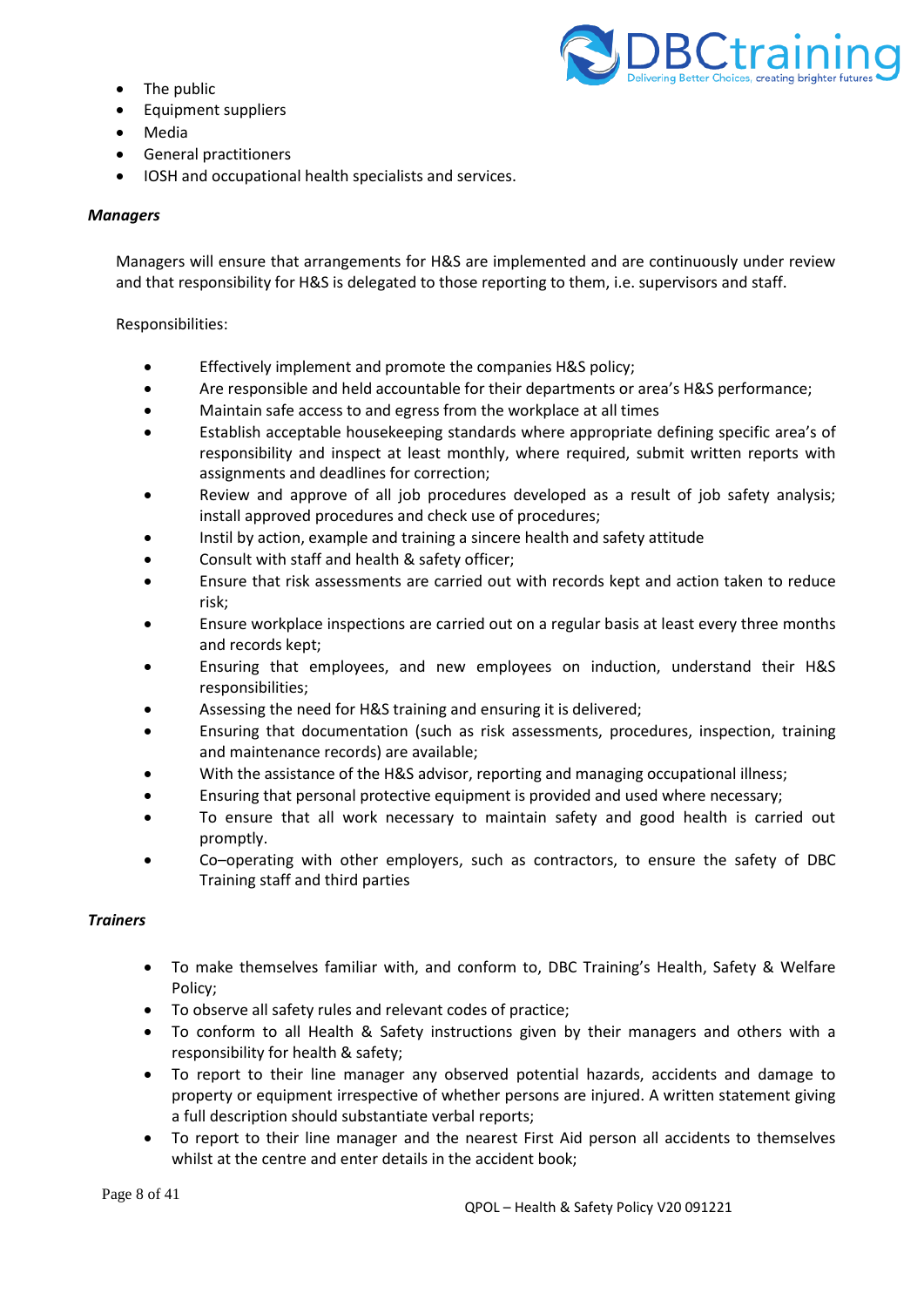• To seek advice on health & safety matters from their line manager;



• To make any suggestions they have to improve health & safety in DBC Training's to the Health & Safety officer.

# *All other Employees*

- Make themselves familiar with, and conform to, the Client's Health & Safety Policy;
- Observe all safety rules and relevant codes of practice;
- Conform to all Health & Safety instructions given by their Manager, Supervisor, Trainer and others with a responsibility for health and safety;
- To report to their immediate supervisor or trainer any observed potential hazards, accidents and damage to property or equipment irrespective of whether persons are injured. A written statement giving a full description should substantiate verbal reports;
- Report to their supervisor or trainer all accidents to themselves whilst at work and enter details in the Accident Book.
- To seek advice on health and safety matters from their manager, supervisor or trainer;
- To make any suggestions they have to improve health and safety in DBC Training's to the Committee.

All employees or trainees should note that failure to comply with the demands of the Health & Safety at Work Act 1974 and with the Health & Safety Policy will result in disciplinary action.

#### *Other Persons on the Premises*

All visitors and contractors including Apprenticeship Learners will be made aware of this policy document and the DBC Training's H&S policy statement. They should adhere to DBC Training's safety rules, codes of practise and to instructions given by DBC Training employee accompanying them whilst on DBC Trainings' premises.

In addition, any contractors on DBC Training properties will ensure that contractors safety rules must operate to the legal standard required under health and safety legislation and provide good H&S supervision of their own employees.

## *First Aid Personnel*

The nominated persons are: Nicola Loughenbury, Caroline Hackett, Jemma Wharmby

#### *Health and Safety Advisor*

The nominated persons are: Paul Burton and Kerry Bentley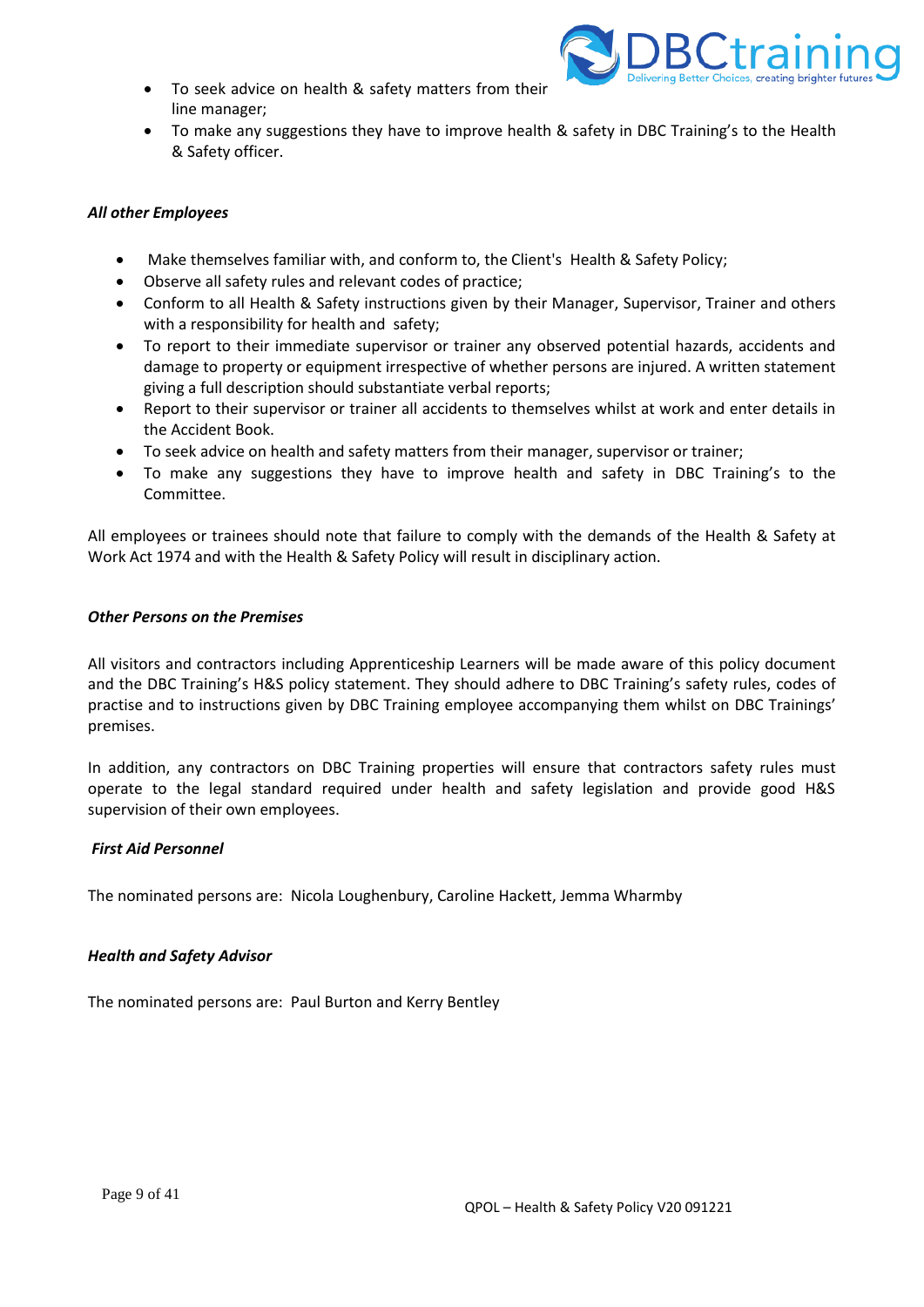

## **Arrangements for Health and Safety**

## *Accident and Near-miss Reporting*

All accidents to persons and/or property, dangerous occurrences and "near miss" situations will be the subject of investigation. All staff are responsible for entering accidents which cause injury to a person in the approved Accident Book.

- **Accident**  an unexpected occurrence that results in, major/minor injury, a medical condition or damage to property.
- **Near-miss** an unexpected occurrence that has the potential to results in, major/minor injury, a medical condition or damage to property.

All accident and near-miss incidents that occur, in relation to DBC Training activities **must be reported**, however trivial they may appear and no matter whether an injury was sustained or not.

The rationale for completing the appropriate form is: -

- facilitate any investigation.
- to prevent recurrence of the incident.
- to allow safety and health data development and in consequence, raise standards.
- to satisfy legislation.
- **1.** If there is an accident (see definition above) complete an Accident Report Form as comprehensively as possible and pass it to the Health & Safety Advisor without delay.
- **2.** If there is a near-miss accident or incident E-mail internally to Health & Safety Advisor.
- **3.** If there is an accident or near miss or any other health & safety issue that you assess to be serious and require urgent attention then contact the Safety Officer Paul Burton on the Front Desk.

All Apprenticeship learners H&S will remain the responsibility of the Employer however it is DBC Training's responsibility to ensure this is happening. DBC Training will be in regular communication with the Employer regarding the premises and any Health and Safety concerns that have been reported.

In the event of an accident taking place which involved an Apprentice, a procedure is in place to ensure this is reported by the Employer to DBC Training within 24 hours. Dependent on the nature of the accident and who was involved will determine if this needs to be reported further or if DBC Training need to act and review the risk assessment of the premises.

## *Health and Safety Reporting*

Centre managers will complete the daily, weekly and monthly checks within their designated sites to ensure any health and safety concerns are reported and escalated. In the first instance this needs to be reported to Paul Burton and then escalated to Vicki Zolkiewicz to ensure relevant action is taken.

All Health and safety check sheets need to be stored in a central location so they can be accessed by all relevant individuals. Actions required must also be included in these documents.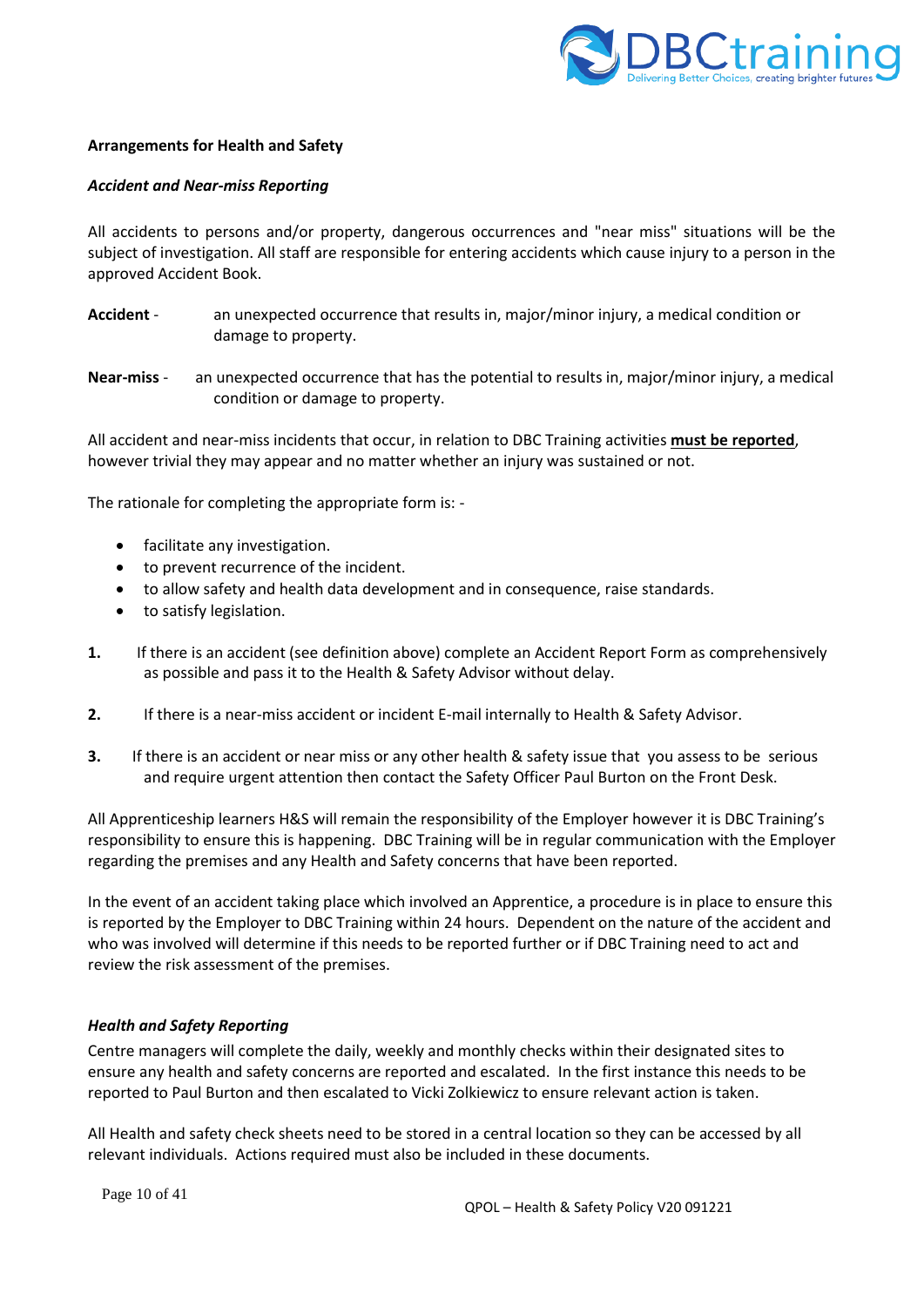

# *Reporting of Injuries, Diseases and Dangerous Occurrences Regulations (RIDDOR)*

The Health and Safety Executive (HSE) require a F2508 form completing under RIDDOR when specific events occur. A précis of what is reportable is as follows: -

- a) Any injury to an employee whilst at work which prevents them doing their normal work for more than 3 days**.** ( Including on 'light duties' )
- b) Death or any major injury to an employee (i.e. any fracture other than to fingers or toes, any amputation, dislocation of the shoulder, hip, knee or spine, loss of sight).
- c) Any other serious injury (i.e. anyone requiring resuscitation, requiring admittance to hospital for more than 24 hours.)
- d) Dangerous occurrences.
- e) Acts of violence suffered by people who are at work, resulting in them being absent for more than 3 days.
- f) Any injury to a member of the public which meant they had to be taken from the scene of the accident to a hospital for treatment, where the accident is attributed to the work organisation, plant, a substance or the condition of the premises.

In the first instance, all accidents should be investigated by the Health & Safety Officer.

## **Personnel will: -**

• Inform the Health and Safety Executive and the Safety Advisor as soon as they are aware that a member of staff is absent from work or unable to do their normal duties for longer than 3 days due to accident, incident or ill health attributed to work.

## **The Safety Advisor will: -**

- Inform the HSE as soon as is reasonably practicable when any of the above 6 categories occur, using form F2508.
- Investigate any incident in the above 6 categories and recommend remedial action to the appropriate Manager/Director.

Trainee placement areas/employers are required to report trainee accidents to DBC Training in accordance with the Health & Safety agreement.

#### **DANGEROUS OCCURRENCE**

If something happens which does not result in a reportable injury, but which clearly could have done, it may be a dangerous occurrence which must be reported using the online system to the enforcing authority.

For a full list please refer t[o www.hse.gov.uk/riddor](http://www.hse.gov.uk/riddor)

## **REPORTING TO THE HSE INCIDENT CONTROL CENTRE (ICC)**

There are a number of ways to report an accident, and these are:

**Internet:** Website: http://www.hse.gov.uk/riddor/report.htm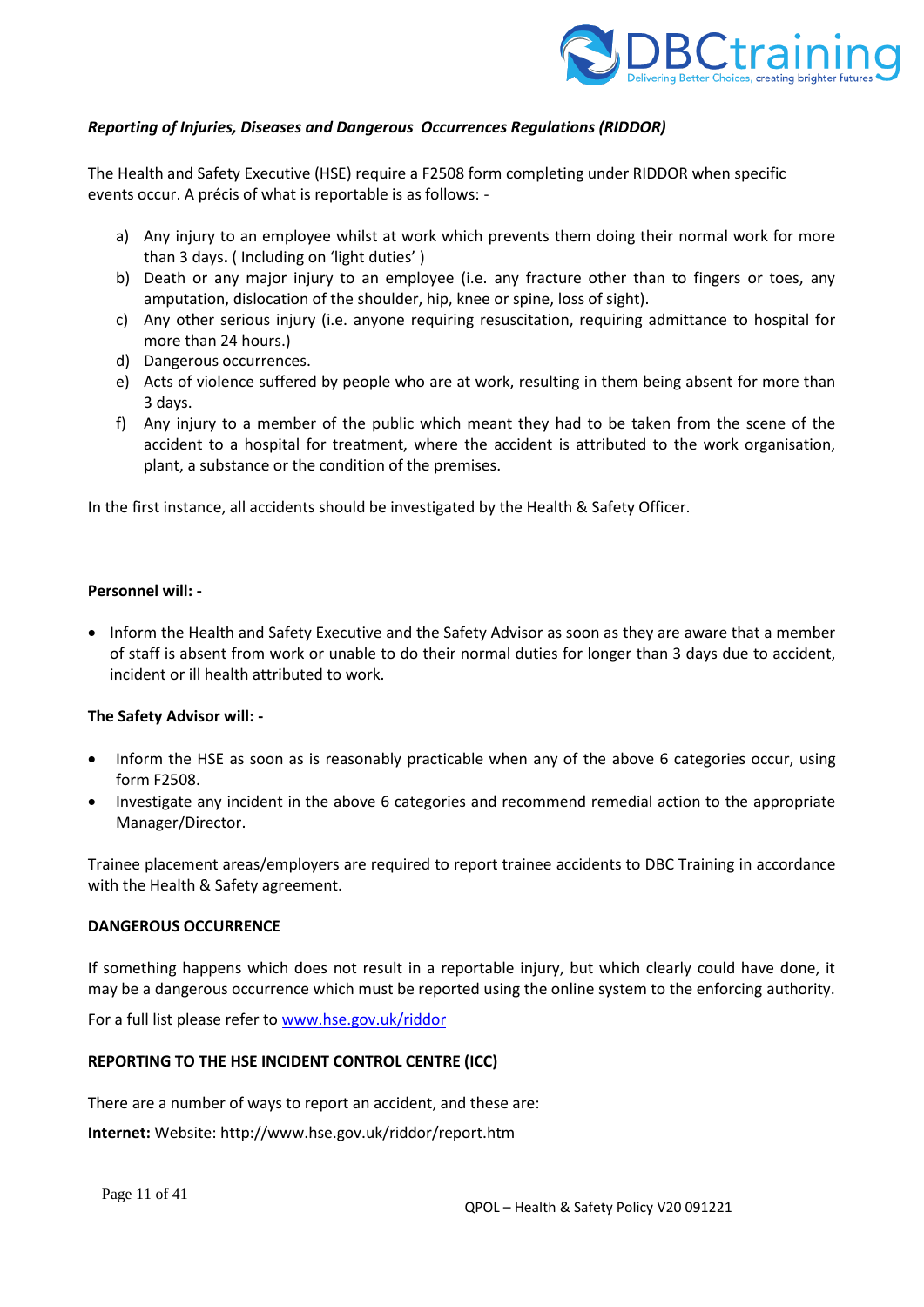

Complete the relevant form; you will then be able to download a pdf copy of the form for your records.

**Telephone:** Call 0845 300 9923 Please only use the telephone contact for Death or Major Incidents.

The operator will ask you appropriate questions about the injured person and the accident. The ICC will then send you a copy of the completed form for you to check and keep for your records.

#### *Accident Reporting Procedure*

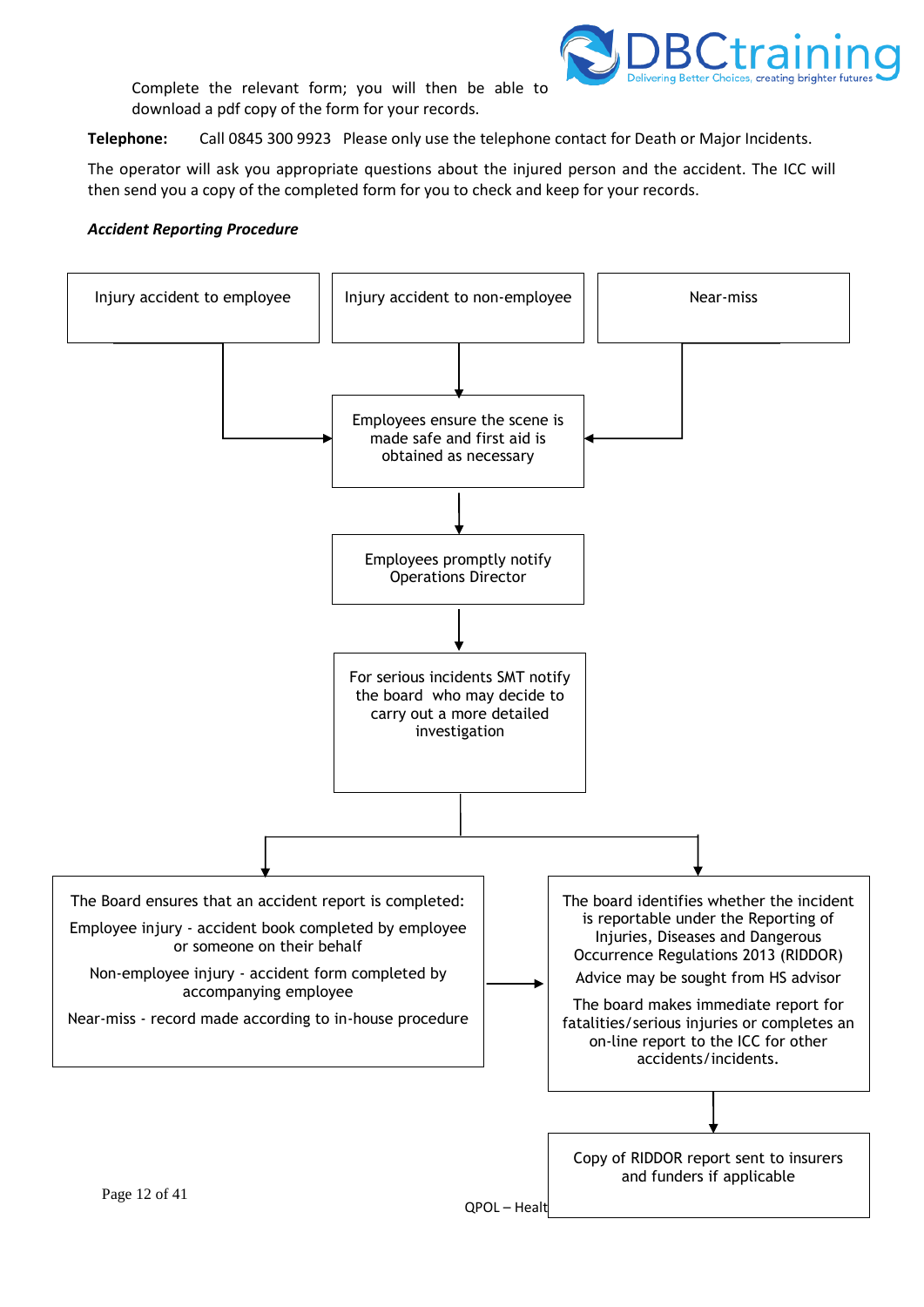

# *First Aid*

First aid personnel are responsible for ensuring that the contents of first aid boxes and associated location notices are up to date within their area.

#### **First Aid Procedure**

1] If practicable, render immediate assistance yourself, though you are advised to obtain help from a named first aid person or the emergency services as appropriate.

2] A trained First Aid person is assigned to each building with the individual name and location displayed on the notice board. First Aid boxes are also available in each building. The first aid person will assess the situation and determine the following procedure: -

#### • **If the patient requires hospitalisation;-**

 $\triangleright$  Call for an ambulance, contact next of kin, organise a suitable companion, complete an accident form, inform the Safety Officer and Manager.

**Or**

- $\triangleright$  Call for a taxi, contact next of kin, organise a suitable companion, complete an accident form.
- **If the patient is advised to go home or to their doctor: -**
	- $\triangleright$  Decide if a companion is required, complete an accident and/or near miss form.
- **If the patient remains on site: -**
	- $\triangleright$  Complete an accident/ near-miss report form.

#### **Illness**

First aid provision is not intended to deal with illness generally. If required and wherever possible make arrangements for the patient to be taken home or to their doctors.

However, it is recognised that there will be situations where first aid advice should be sought and the first aid procedures brought into action.

- a) In the event of sudden illness or accident you should contact your trainer or supervisor. If the supervisor or trainer are unavailable,
- b) All accidents must be reported immediately, to the named first aid person who shall enter the details of accidents in the official Accident Book.
- c) All accidents should be investigated by the Health & Safety Advisor together with the supervisor or trainer of the person(s) involved as soon as possible and appropriate remedial action taken to prevent recurrence.
- d) The official Accident Books should be reviewed and discussed by the Health & Safety Committee at each meeting.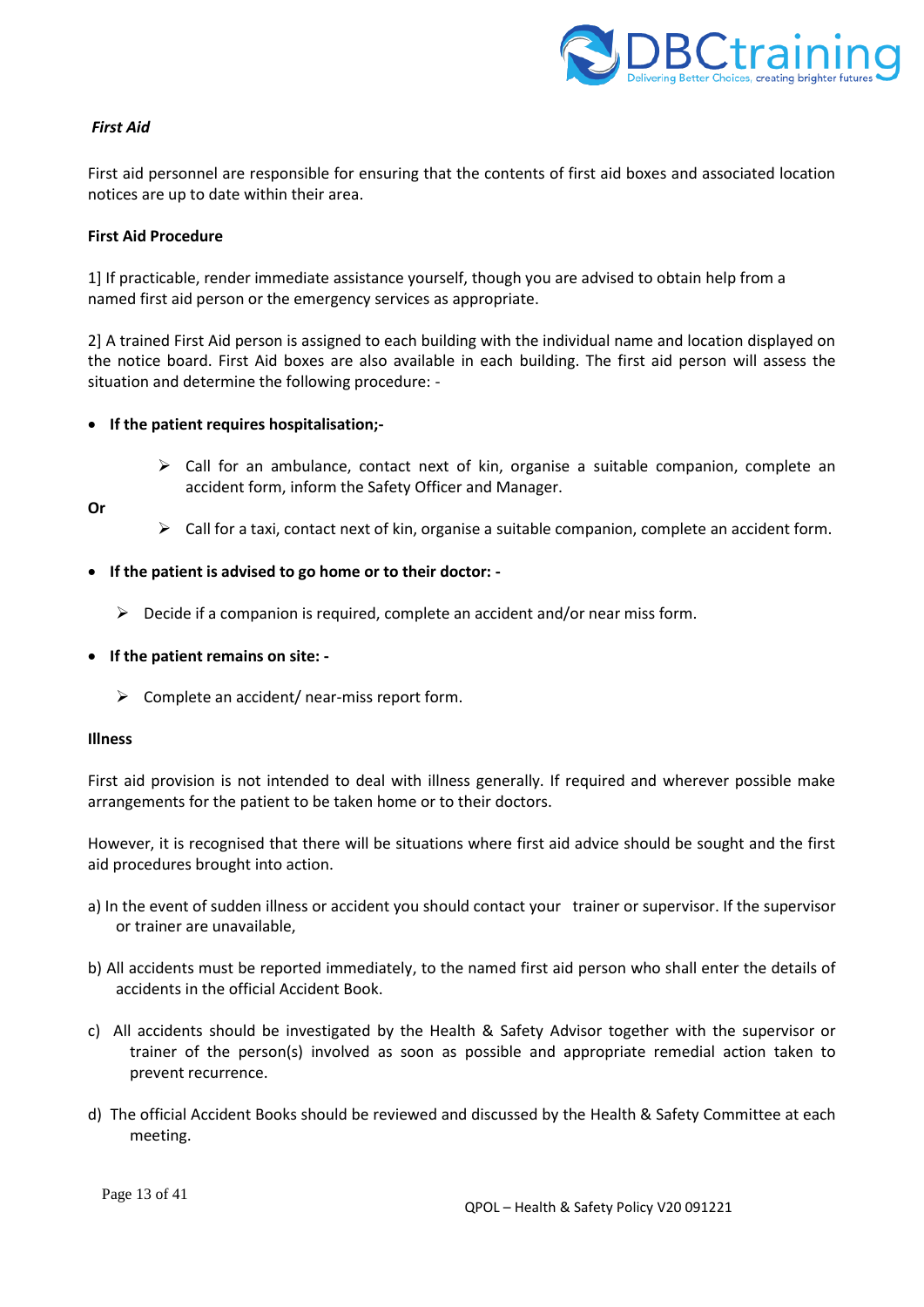

#### **Alcohol and Drug Abuse**

Under the Health and Safety at Work Act 1974, DBC Training is required to ensure, as far as is reasonably practicable, the health and safety of its employees, and others at work. It is not its policy to intrude upon the privacy of members of staff, particularly in health matters, where their condition does not affect their conduct or performance. DBC Training must however, be concerned where health or behaviour impairs the conduct of work performance of its staff or impinges on the health and safety of other staff etc. It recognises that alcohol is a common cause of such impairment. It also recognises that different approaches to disciplinary procedures are needed to reflect the different legal position on the possession and supply of drugs.

In the case of drugs, problems do not solely arise from the use of prohibited substances. Experience elsewhere has shown that other prescribed drugs, such as tranquillisers etc, can cause difficulties with performance at work and can themselves create dependency problems.

#### **Drug and Alcohol Dependency**

For the purpose of the policy, alcohol dependence is defined as:

'The habitual drinking of intoxicating liquor by employees, whereby their ability to perform their duties is impaired or their attendance at work is interfered with, or they endanger the safety of others,

Drug dependence is defined as:

'The habitual taking of drugs by employees other than drugs prescribed as medication, whereby their ability to perform their duties is impaired, or their attendance at work is interfered with, or they endanger the safety of others'.

Any member of staff who is concerned that they may have a dependence on alcohol or drugs is encouraged to seek help and advice from their General Practitioner.

Someone whose dependency on drink or drugs has come to the attention of a manager or others- possibly through difficulties at work will, in the first place, be encouraged to discuss their dependency problems and also, if appropriate, be advised to seek medical assistance.

DBC Training will regard anyone seeking help as having a health problem and will cooperate where possible to enable appropriate help/treatment to be obtained.

If, because of an alcohol or drug dependency, a person's performance at work/behaviour is suffering and this would normally result in disciplinary action being taken, such action will be suspended for an appropriate period during treatment. Should help be refused or treatment unreasonably discontinued or, after a reasonable interval there is no improvement in behaviour and/or work performance remains poor, disciplinary procedures will be resumed or initiated. Such procedures may result in the termination of an individual's appointment.

If, because of alcohol or drug dependency - or for any other reason - a member of staff behaves or carries out their work in such a way as to endanger their own or others health and safety, prompt corrective action will be taken as necessary. In this sort of situation the employee's alcohol or drug dependency will be taken into account, but it will not necessarily free the person concerned from the consequences of their conduct.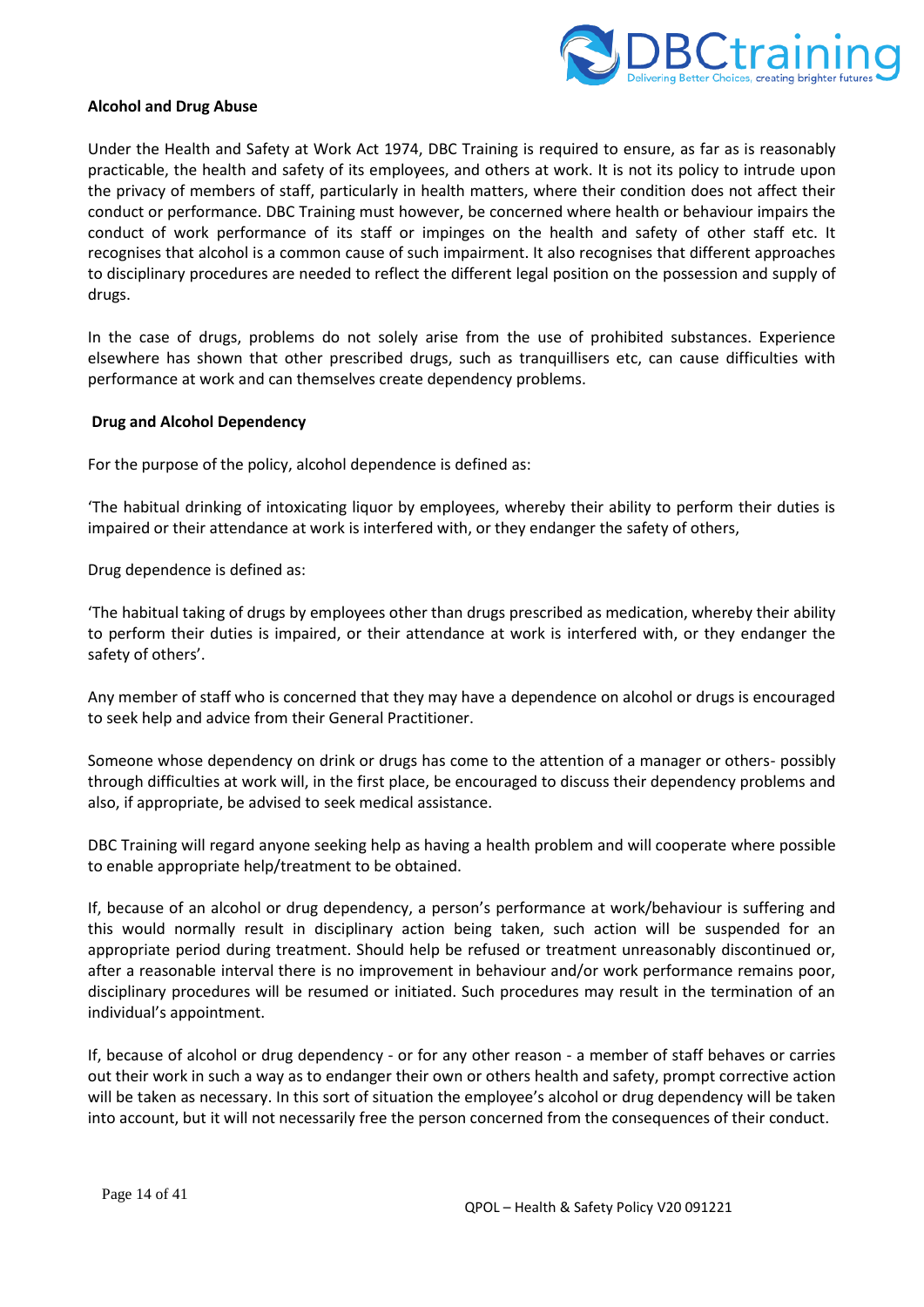

#### **Advice and counselling**

We recognise that there may be circumstances when an employee has an alcohol, drug or substance related problem that requires specialist help. Therefore, it is our intention to deal with these cases sympathetically. Your General Practitioner will be able to give you advice and guidance on how to obtain help and assistance with any alcohol, drug, or other substance related issue. If any member of staff is diagnosed as having a problem, we will treat it as a health matter. However, this does not necessarily mean that the individual concerned will be excused from any consequences of their conduct that would otherwise merit disciplinary action being taken. If a program of counselling is sought and the individual employee subsequently reverts to their previous level of dependency, we retain the right to treat any resulting decline in performance or breach of policy as a disciplinary matter.

All requests for help will be treated in the strictest of confidence, please speak to the Co-owners. If the storing of written information becomes necessary, this will be carried out in accordance with the requirements of the **Data Protection Act 1998.**

For reasons of health and safety of the individual, or of others that may be at risk, we reserve the right to transfer any individual undergoing treatment for drug, substance, or alcohol dependency out of a safety critical role. In doing so, the needs of the individual will be considered and wherever possible, a suitable alternative post sought. Where an individual's job role is found to be contributing to a problem, then the company will take all reasonable steps to deal with it.

#### **Consultation with employees**

DBC Training recognises that employee involvement is essential to successfully managing health and safety at work and as such will actively encourage employee participation in health and safety matters and will consult staff fully on all health and safety issues as required by law, through regular staff meetings as well as through day to day involvement. 'Health and safety' is a standing item on the agenda of staff meetings.

## **("COSHH") Control of Substances Hazardous to Health (C.O.S.H.H.)**

DBC Training will ensure, so far as is reasonably practicable, that measures shall be introduced to prevent or where this is not possible, to control the exposure of its employees and trainees to substances hazardous to health.

#### **Assessment**

All hazardous substances used throughout DBC Training must be assessed for risk. Where staff are likely to use hazardous substances, *e.g. cleaning materials, etc*, their manager will nominate a member of staff to be trained in C.O.S.H.H. Assessment. The written assessment will be held locally and available for inspection.

DBC Training's assessment of the health risks created by the work and of the measures that need to be taken, as a consequence, to protect people's health and meet the requirements of the COSHH Regulations is in place.

Substances hazardous to health include; gases, vapours, liquids, fumes, dusts, and solids and can be components of a mixture of materials. They can also be micro-organisms.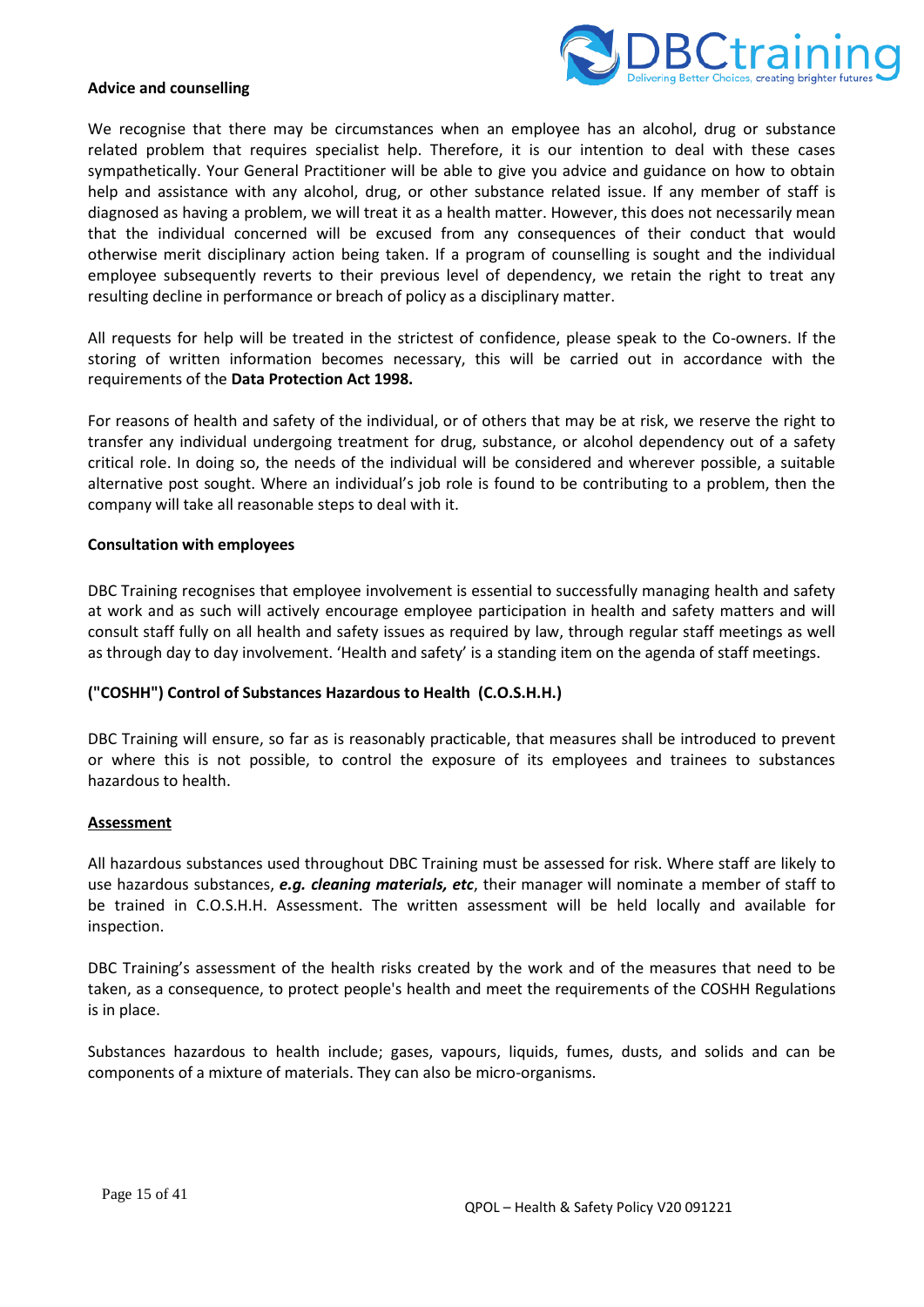

# **Contractors**

A contractor has direct responsibility to ensure the safety of themselves, their employees and any other person who may be affected by their actions. Responsibility rests with DBC Training personnel to see they observe site safety standards and other statutory obligations.

When a contractor arrives to carry out work, somebody on site must be designated as responsible for monitoring the activities of the contractor while they are on site. The contractor should report to the designated person.

When contractors are working on the premises of DBC Training, the manager responsible for hiring the contractor must ensure that:

- Contractors or their employees are not placed at risk because of DBC Training activities carried on simultaneously; and
- DBC Training employees/trainees are not placed at risk because of contractor's activities;
- Contractors adhere to DBC Training Health & Safety policy;
- Contractors read any relevant safety instructions regarding the area where work is to be carried out BEFORE COMMENCING;
- Contractors are covered by insurance against risk before undertaking any work.

All accidents involving contractors must be reported in the usual way.

# **In the interest of all visitors, contractors and staff it is important that the following notes are read and understood.**

## *Contractors Fire/ emergency procedures*

Whilst on the premises of DBC Training, you should make yourself familiar with the fire instructions. You should know:

- (i) Your nearest and alternative escape route;
- (ii) Action to be taken if you discover a fire;
- (iii) Procedure to follow if you hear the alarm ringing

Fire instructions are posted on notice boards throughout the building, but if you are in any doubt you should ask at Reception or the DBC Training member of staff with whom you are visiting / working.

#### *Contractor Security Procedure*

You are required to observe DBC Training's rules specified below whilst on DBC Training premises:

- (i) Register your arrival and departure at Reception;
- (ii) Observe the requirements of DBC Training in certain areas such as no smoking, no eating, etc.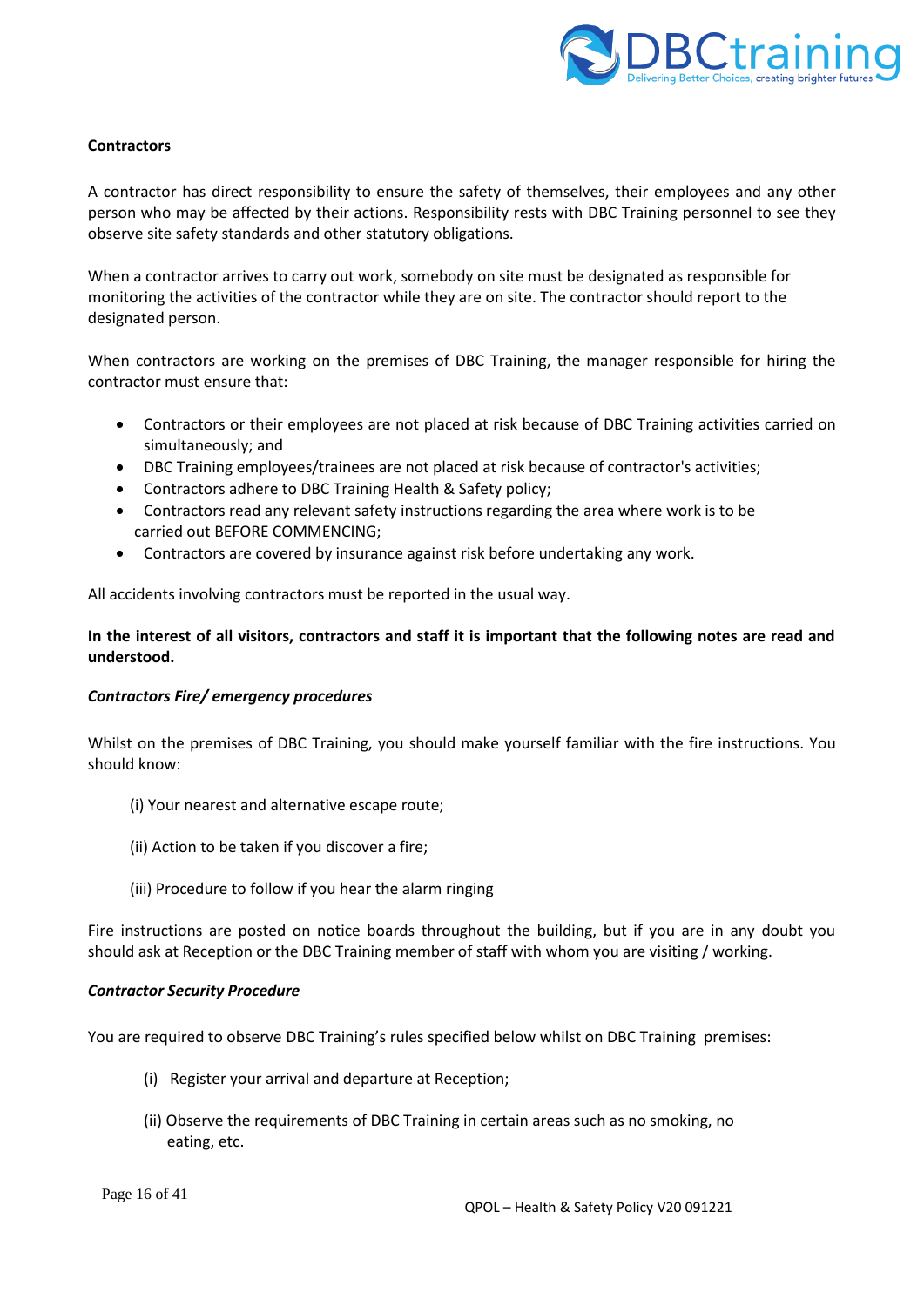

#### *Contractors Accident Prevention*

The DBC Training Health & Safety Policy also states that contractors should:

- (i) Adhere to DBC Training Health & Safety Policy;
- (ii) Read any relevant safety instructions regarding the area, where work is to be carried out before commencing;

#### **Disabled Persons**

DBC Training recognises its obligations under "The Health and Safety at Work Act 1974" to exercise a general duty of care to its employees and is also is aware of its obligations under the "Disability Discrimination Act 1995". To this end the company aims to provide a full and fair opportunity for employment of disabled applicants and to ensure, through training and practical assistance where required, their continued employment and promotion. Employees who become disabled will be accorded every possible opportunity for maintaining their position or for retraining if appropriate.

DBC Training's health and safety policy has been prepared to ensure a safe and healthy environment for all employees. It recognises that those employees who require equipment, facility or assistance, both routinely and in an emergency, will have such needs met.

At least one disabled person will participate in all company discussions relating to workplace health and safety.

#### **The term "disability"**

The Disability Discrimination Act defines disability as "a physical or mental impairment which has a substantial and long-term adverse effect on a person's ability to carry out normal day-to-day activities". People who have a disability, and people who have had a disability but no longer have one, are covered by the Act.

## *Arrangement for securing the Health and Safety of disabled members of staff.*

DBC Training will keep a record of all personnel who, by reason of disability, are thought to have particular requirements relating to the companies' health and safety practices. The record will be regularly reviewed in terms of:

- the nature of the disability and any limitations it places on either an individuals physical and/or intellectual function;
- the extent to which the individual requires changes (if at all) in the work environment or work place practices;
- the nature of any routine practical assistance or supervision required of other people arising from the disability
- any implications that would arise on an emergency basis, either as a consequence of the disability (i.e. as epileptic fit) or in the workplace (i.e. emergency evacuation of the workplace)
- what action has been taken on the basis of the above factors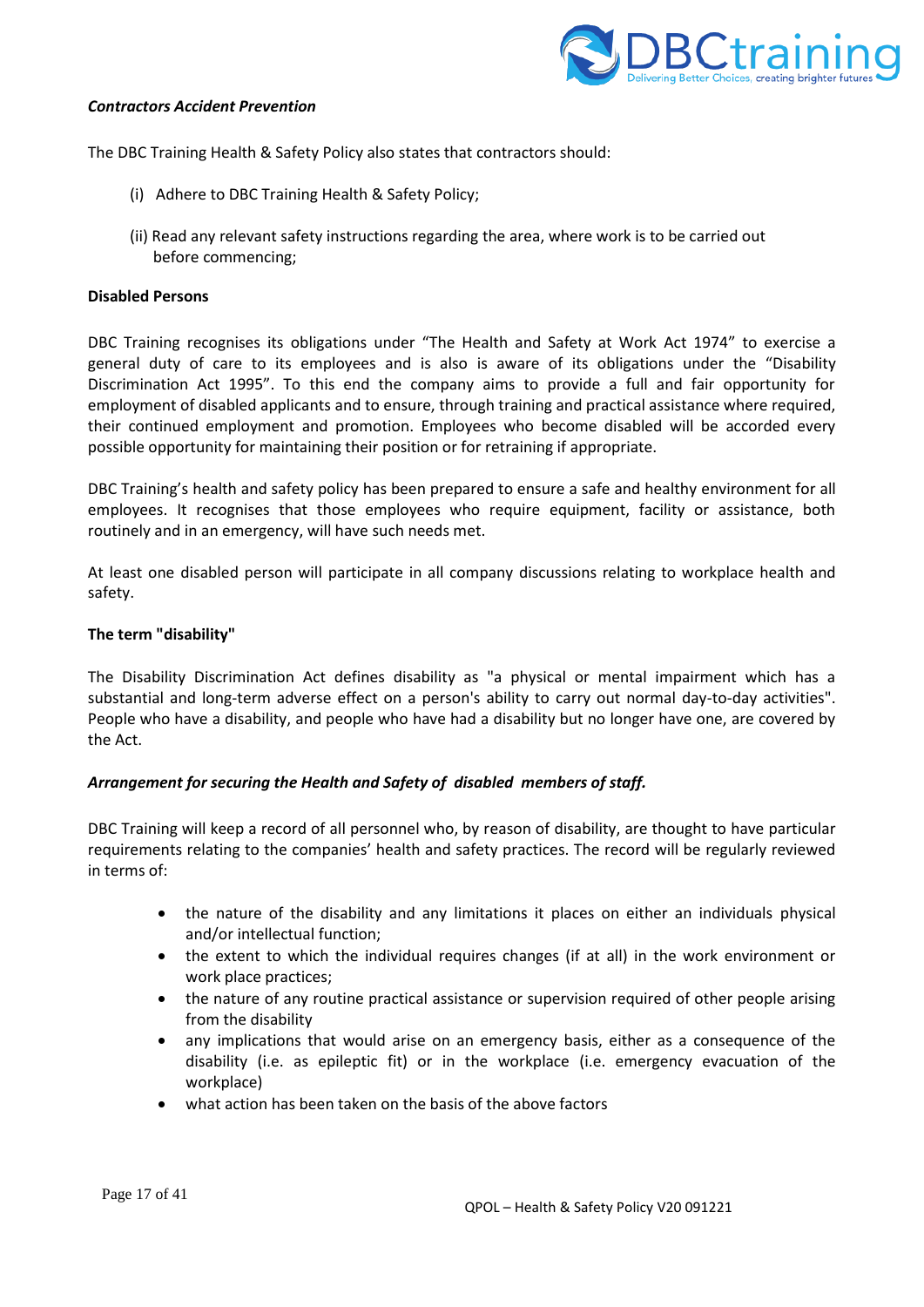

#### *Procedures for dealing with Disability Health and Safety issues*

Employees should report any concerns regarding disability and health and safety to a responsible person (manager or supervisor). Where a disabled person (or any other) employee raises a matter concerning health and safety related to his or her employment, the company will:

- make all necessary investigations so as to identify the relevant details
- proceed with all measures necessary to resolve the matter.

The company will jointly with the employee, make appropriate use of the **Disability Advisory Service** where health and safety concerns prove to be complex and/or problematic.

#### *Disability Information and Training*

Newly appointed disabled employees and employees who become disabled will receive specific information and training on all relevant matters of health and safety. The company will ensure that the information is presented in such a way as to be readily understood by each individual. Company health and safety bulletins will also be issued in such a way that disabled employees can readily access and understand them.

If the company requires the services (supervisory or otherwise) of other employees to assist a disabled person in the course either of their work or to expedite health and safety procedures, these employees will be trained by the company and will receive specific notice of the duties required of them, and the disabled employee will be advised of the arrangement.

As a matter of good practice, DBC Training will ensure that all employees generally, are advised of any relevant health and safety issues that affects the individual disabled employee.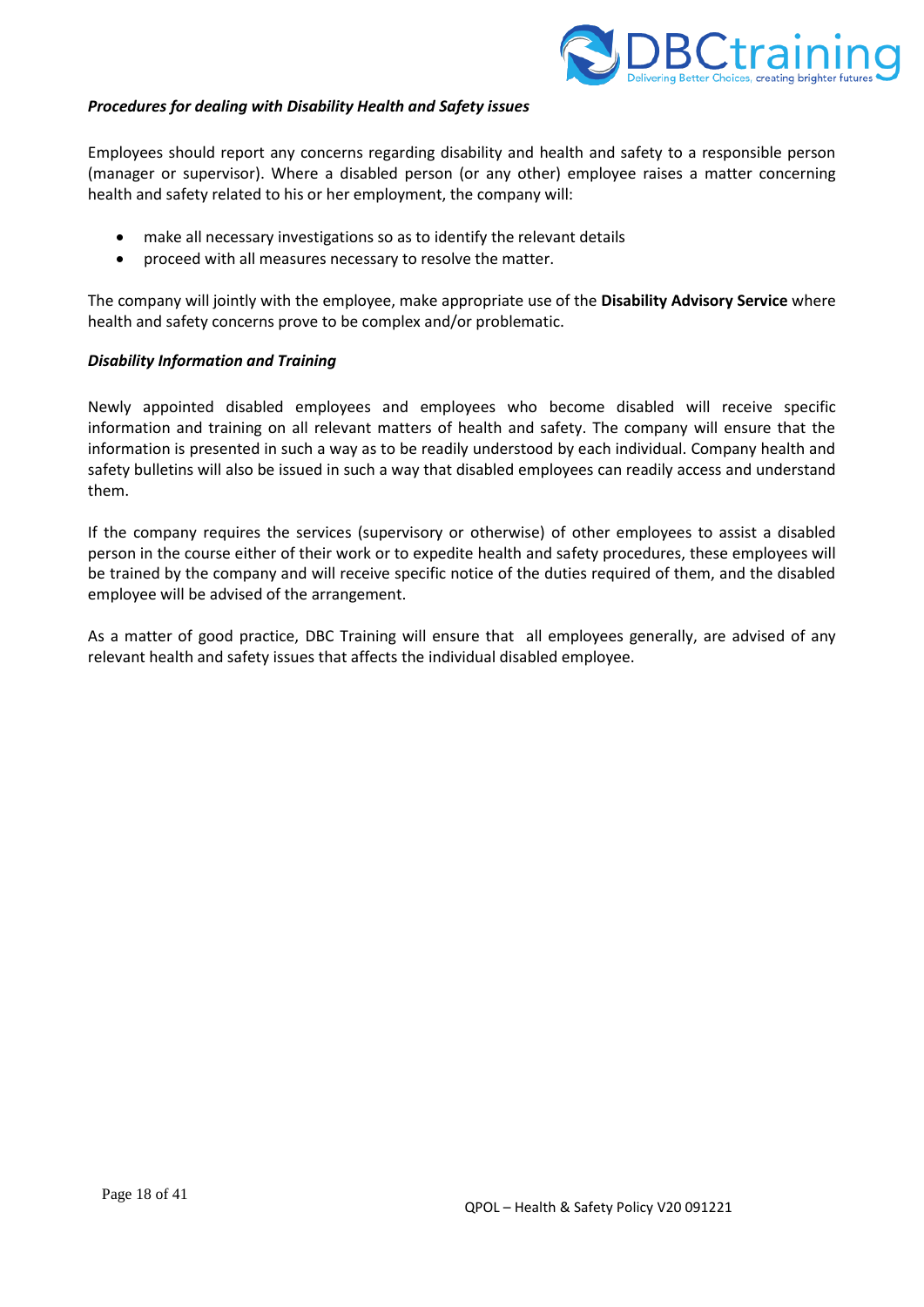

#### **Display Screen Equipment (DSE)**

#### **Health & Safety (Display Screen Equipment) Regulations 1992**

To whom do the Regulations apply?

Any person who, during the course of their work habitually use DSE. Persons who are in this category are called USERS. DBC Training has defined a USER as any person using DSE for periods of greater than one hour per day on average.

It is the responsibility of the **Manager** to identify a USER and initiate a suitable and sufficient assessment along with any training required.

Upon request DBC Training will provide the USER with an eyesight test and if required a basic corrective appliance for DSE work.

When a USER is identified, a competent person will complete a **workstation risk assessment**, taking into consideration the suitability of: -

- The screen: clear and stable characters, brightness/contrast controls, swivel and tilt, free from onscreen reflections.
- The keyboard: separate from the screen, tilt able, non-reflective surface, adequate space in front to rest the hands.
- The work desk: sufficiently large to allow flexible arrangement, suitable size with no underfoot obstructions or trailing cables and nothing stored under the desk.
- The work chair: stable, allowing freedom of movement, adjustable in height, adjustable in backrest height, and adjustable in backrest rake.
- The environment: -adequate space, lighting, heating, humidity and noise levels.
- The footrest: these will be supplied where necessary.
- The software: suitable for the work undertaken (not a source of risk).

All USERS are recommended to have a break from DSE activities of 5-10 minutes in every hour.

#### *Work Routine DSE*

- 1. The principle is to so arrange the work that periods of activity on the DSE are interrupted by periods of other activity.
- 2. The purpose of the change of activity is to **prevent** the onset of fatigue, not for recuperation.
- 3. There are no specific requirements for the length of DSE sessions but the following are suggested for guidance:
- No single session at DSE should exceed about 60 minutes without a change of activity. Such a session is to be followed by a change of not less than 15 minutes.
- Shorter sessions are preferable: such as 30 minutes followed by 5 minutes of change, or 60 minutes sessions followed by 10 minutes of change.
- For some users the DSE session is frequently interrupted for brief periods by callers, the telephone etc. These will help to relieve fatigue and in some cases may be sufficient to act as the change of activity.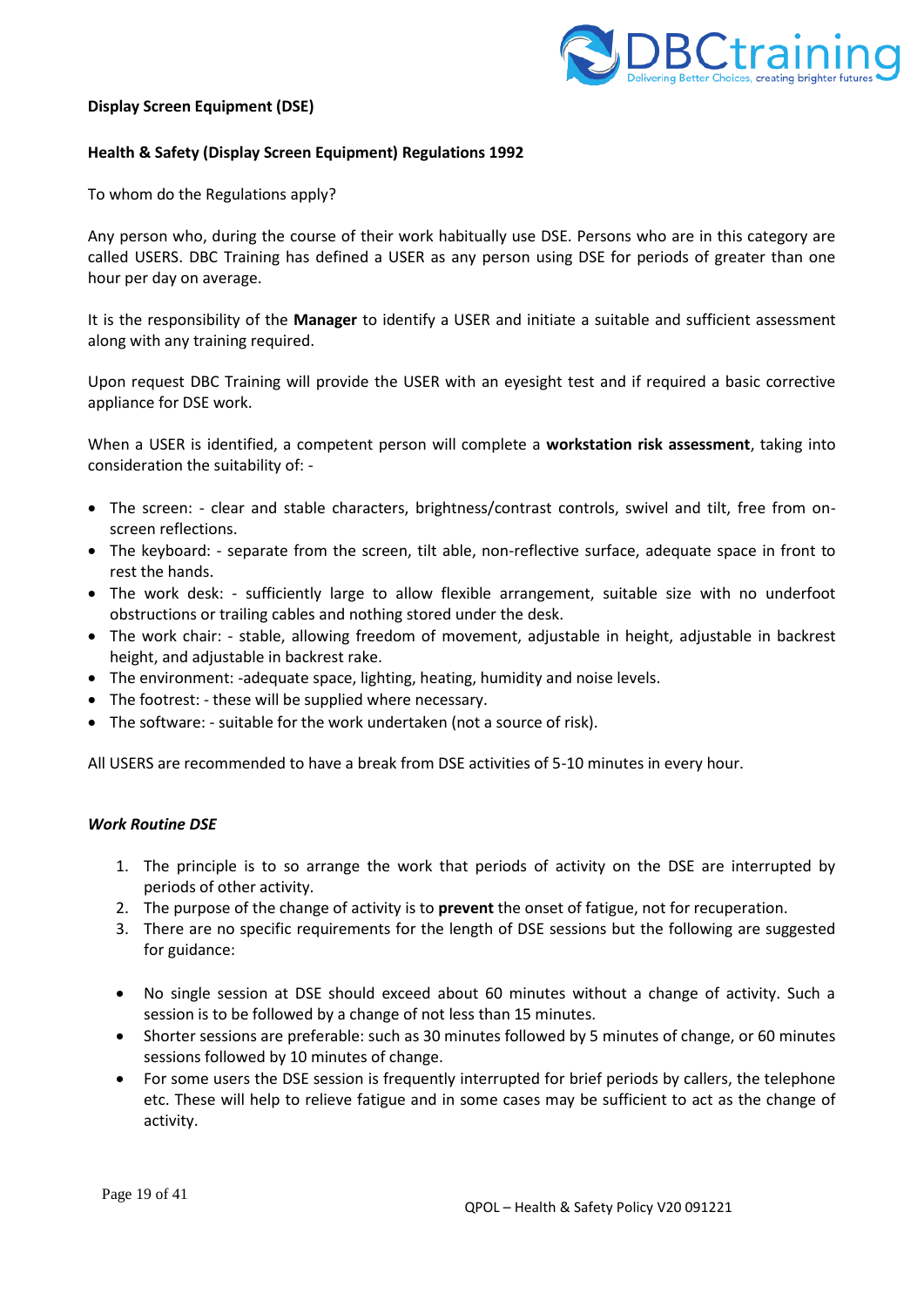Users are required to be provided with DSE health and safety training. Training will be carried out at departmental level and include:



- desirable ergonomic features, e.g. chair comfort;
- undesirable features, e.g. reflection and glare;
- health risks:
- the importance of postural change:
- the use of adjustment mechanisms, particularly furniture;
- the need to take advantage of breaks and changes in activity;
- the use and arrangements of workstation components to facilitate good posture, prevent over reaching and avoid glare and reflections on the screen;
- information regarding assessments;
- information regarding eyesight testing;
- adequate training in the use of software will be provided.
- organizational arrangements for bringing problems and symptoms to the attention of the Health and Safety Advisor.

#### *The use of Mice*

Prolonged use of a mouse can cause WRULD (Work Related Upper Limb Disorders). Users whose work involves much mouse work should seek to use a mixture consisting of mouse work and alternatives, e.g. trackballs, tablets, mice or keyboard activated commands. All mouse users should ensure that the positioning of the mouse is fairly close to the midline of their body and should avoid the arm becoming stretched out from their shoulder.

#### *DSE For Employees of another employer*

- 1. Employees of an employer who is not DBC Training must be treated as though they were employees of DBC Training.
- 2. There are two exceptions. Their own employers must provide eye and eyesight tests and any corrective items. They are also responsible for generalised training.
- 3. The main intention of this is to cover people such as temporary employees.
- 4. Many temporary workers supplied by employment/agency businesses will use a DSE sufficiently to become a user and hence be subject to the DSE regulations.
- 5. Where a DSE worker supplied by an agency/employment business becomes an employee of the host employer, the duties under the DSE Regulations will fall to the host employer.

In other situations where the worker is an employee of the agency or is self-employed, both the agency/business and the host (client) employer will have duties under the DSE Regulations. The following list clarifies these responsibilities.

(a) Host employers should:

- assess risk to agency worker (whether users or operators) using their work station
- ensure all workstations in their undertaking comply with minimum requirements.
- ensure activities are planned so that agency worker users can have breaks from DSE work
- provide training to agency worker user when their workstation is being modified
- provide information to agency workers (both users and operators) about risks, risk assessments, and risk reduction methods; and additionally to users about breaks and training when their workstation is being modified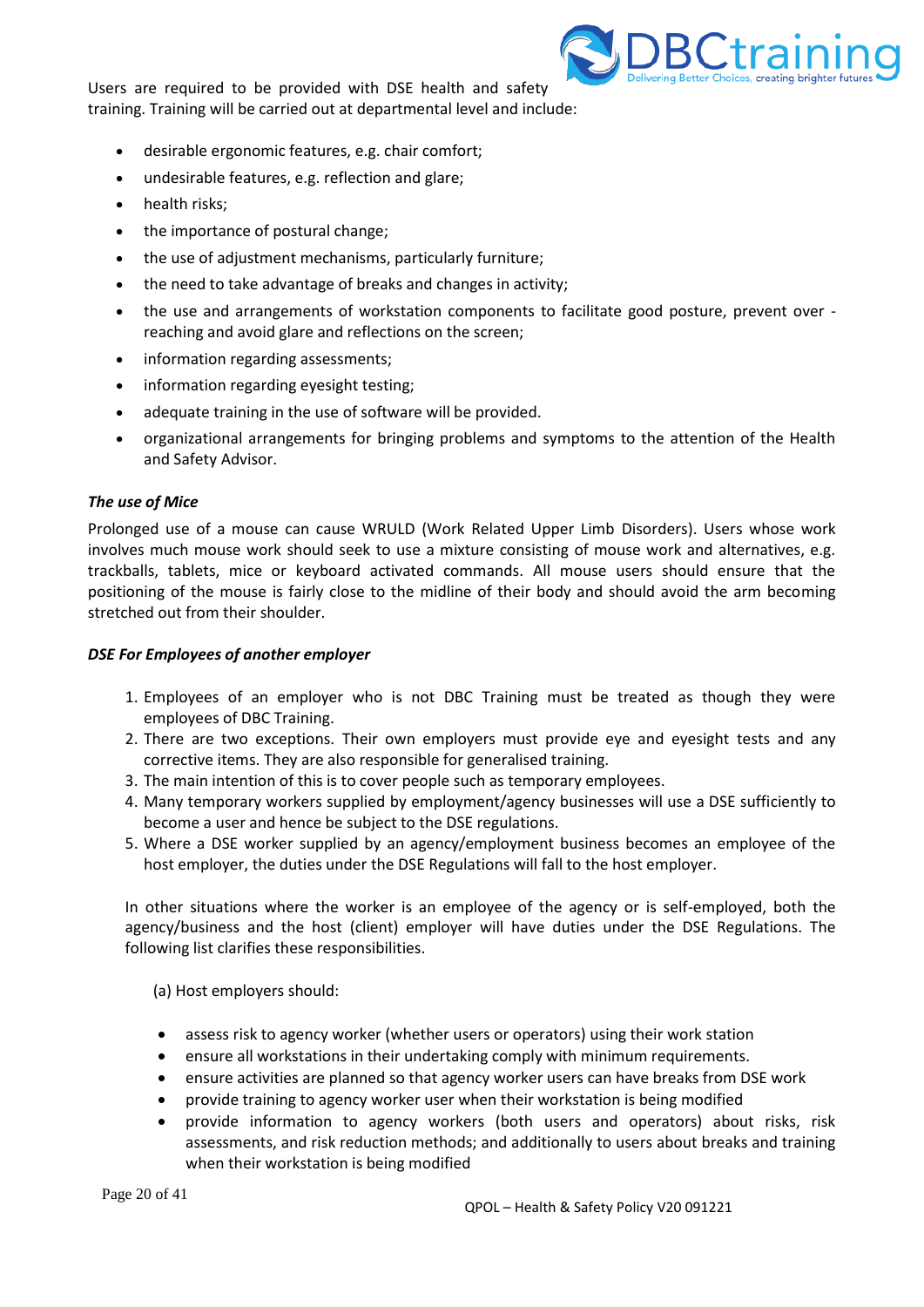

#### *IT including Laptops:*

Individuals who use laptops as part of their daily work routine need to be aware of certain hazards associated with the use of laptops. DBC Training recognises this and consequently will bring to the attention of users what these hazards are and wherever is reasonably practicable put control measures in place and provide suitable training.

When using a laptop and wherever possible, apply similar DSE principles to those in the Policy as regards posture and breaks/changes of activity. Prolonged users of laptops should use a separate keyboard and ensure the screen is raised to the appropriate height or use the laptop keyboard and a separate monitor.

Certain aspects of laptop computer use are likely to be associated with an increased risk of musculoskeletal discomfort than others. i.e. use in non-ideal locations (which encourage poor posture), and manual handling issues such as carrying large amounts of paperwork, or carrying several additional items with the laptop, can be associated with back and shoulder discomfort.

Risk assessments will be carried out on all users of laptops to ensure that proper work management processes are in place. It is only appropriate to use a laptop computer where the assessment clearly indicates, that their use for directed work is occasional and for short periods of activity.

DBC Training will ensure the following:

- that all staff who use computers (laptops, handhelds) receive health and safety training relevant to computer use
- Ensure that managers of laptop computer users receive health and safety training relevant to laptop computer use
- Ensure that staff who use laptops are encouraged to report any symptoms of discomfort that may be associated with their use of laptop computers as soon as they arise
- Take regular breaks from computer use
- Ensure that managers and staff are aware of the increasing risk of discomfort associated with prolonged laptop computer use
- Provide manual handling training for users of laptop computers
- Carry out manual handling and DSE risk assessments with laptop computer users
- Ensure that staff who use laptops only use laptop computer equipment when out of the office.
- Provide good facilities such as external keyboards and monitors, at workstations where laptop computers will be in prolonged use
- Minimise the use of laptops in non-ideal locations
- Ensure that handheld computers are carefully selected for ergonomic features which match the requirements of the tasks undertaken.

#### *Procedures for dealing with DSE Health and safety Issues*

Where an employee raises a matter relating to health and safety in the use of DSE, DBC Training will:

- take all necessary steps to investigate circumstances;
- take corrective measures where appropriate;
- advise employee of actions taken.

Where a problem arises in the use of DSE, the employee must inform their line manager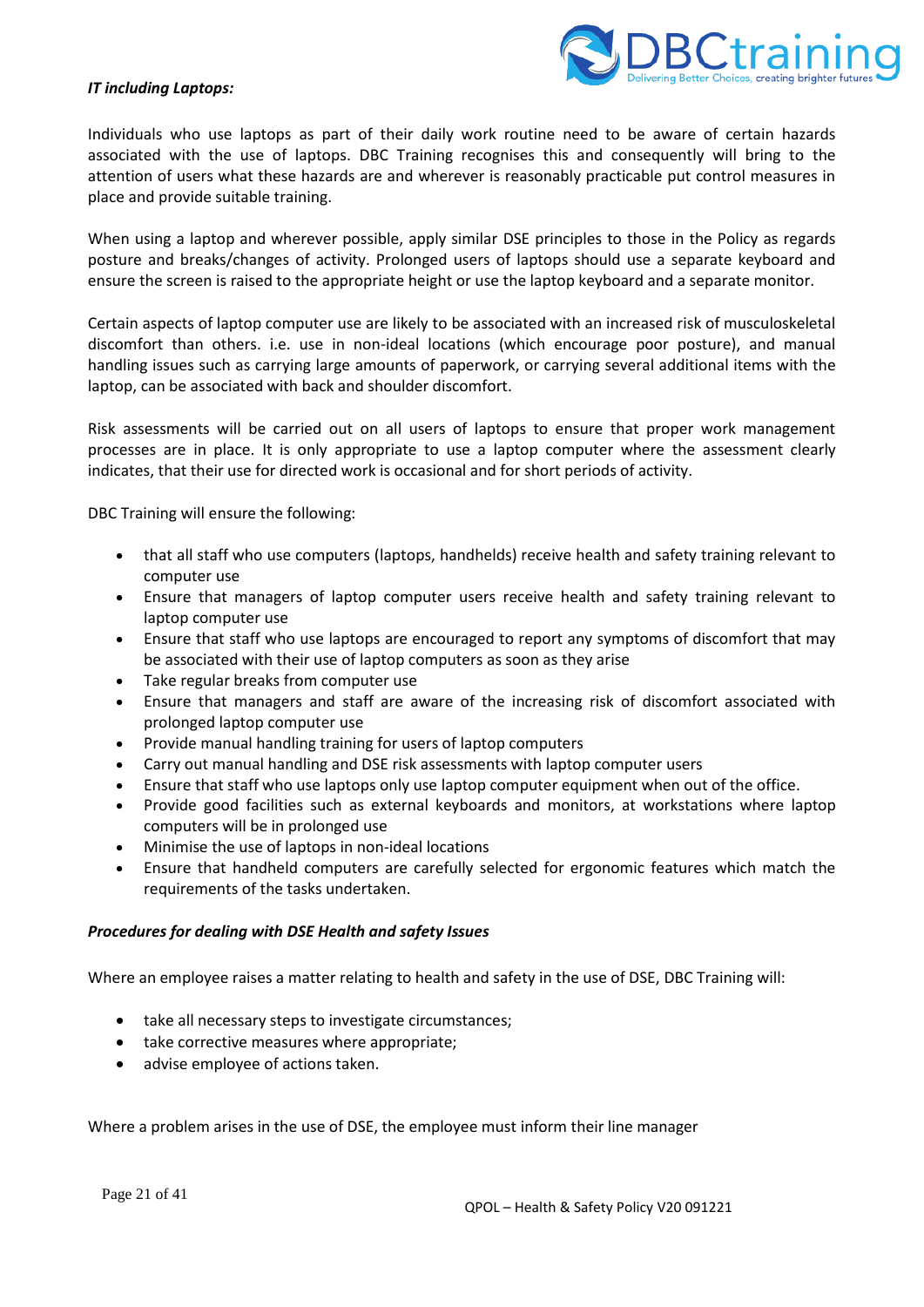DBC Training is aware that the "Directive on the minimum safety



and health requirements for work with display screen equipment" has been adopted by the Council of the European Community and will continue to monitor the relevant legislative developments in the U.K.

# **Electrical Equipment**

**The Electricity at Work Regulations (1989)** coupled with this policy, require that all portable electrical equipment (computers, kettles, answer-machines etc.) whether owned by DBC Training or by the individual members of staff, **must be electrically tested**, numbered and logged on arrival on the site and at regular intervals thereafter.

It is the responsibility of all staff to:

- Ensure that portable electrical items have a current safety label;
- Stop using portable electrical equipment if it appears unsafe and inform the manager and or health and safety officer.
- Reduce tripping risk from trailing cables.
- Visually check the item before use (the majority of electrical faults are discovered during a visual check).
	- i) Is the plug OK?
	- ii) Is the cable OK?
	- iii) Is the appliance case OK?

If items are to be taken off site, disposed of, or have gone missing, then this information should be passed on to the relevant staff, to allow the records on these items to be amended.

Only competent trained staff may carry out electrical testing. This includes the changing of plugs and fuses.

All electrical equipment and apparatus should be switched off after use ensuring that no equipment is left electrically connected at the end of the working day (unless the Manager or a named representative has given specific instructions to the contrary).

No cables must be left connected to wall sockets under any circumstances when not connected to an appliance.

Power blocks can only be used as a temporary measure. When used they must be securely fitted to the back of a desk or some other form of secure surface. The term temporary means no more than three months. Office equipment needing a power supply will need to have the correct power points installed.

It is dangerous to tamper with any sources of electricity. No member of staff or trainees therefore, should attempt to rectify any defect or damage with particular reference to cables, plugs and connections. These should be reported immediately to the Health & Safety advisor, who will remove the item, complete the fault log and arrange for the fault to be repaired.

No unregistered, or private portable mains electric appliances of any kind, are allowed on the premises. Where there is a need for any such appliances to be kept on the premises the prior consent of the Health & Safety advisor must be obtained. The Health & Safety Competent advisor shall have a duty to remove all unregistered appliances without warning.

**Managers are responsible for ensuring the equipment in their area is appropriately signed and tested. To fulfil this requirement the Manager should appoint a competent person from within their area or make alternative arrangements to carry out this task.**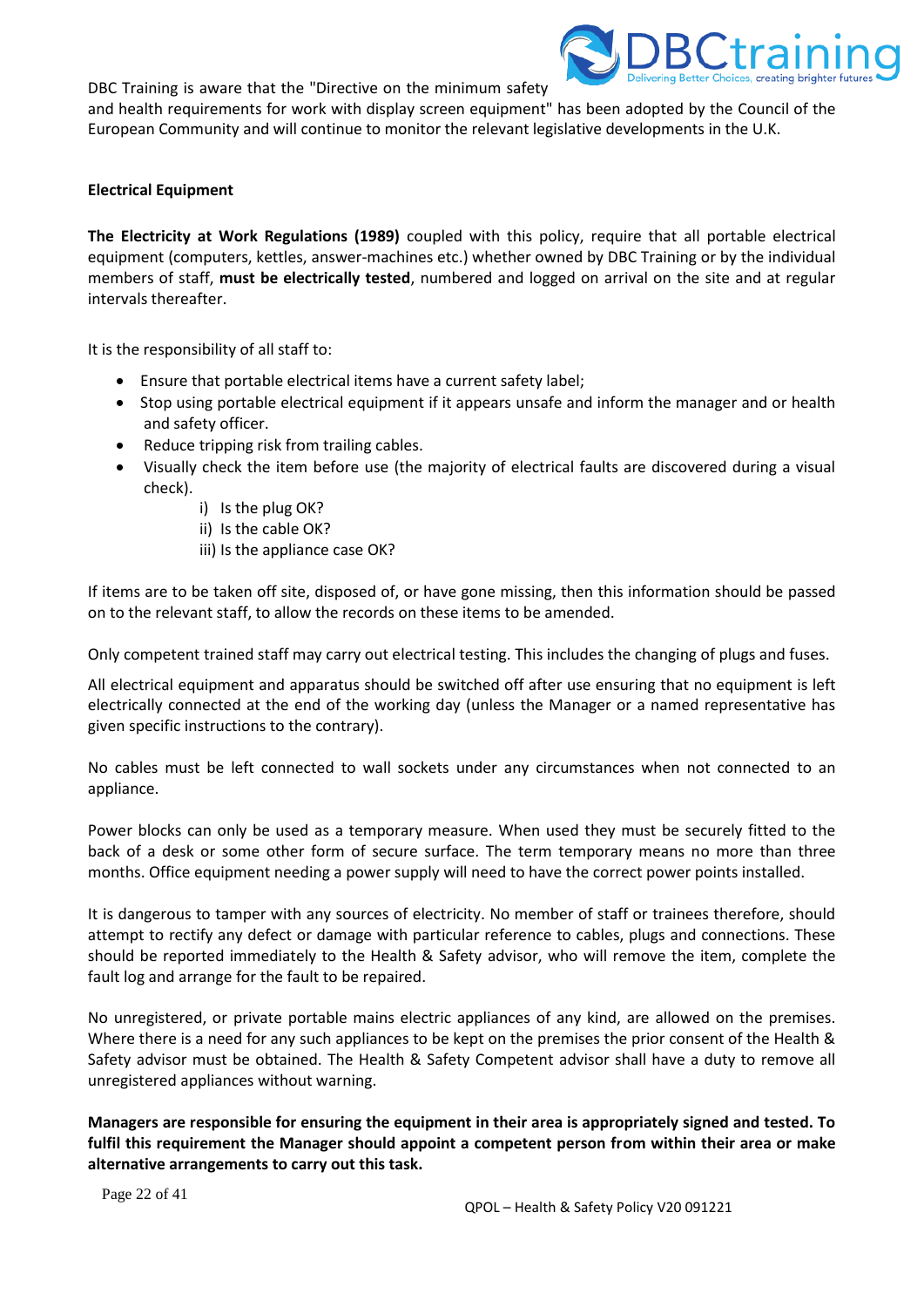

#### **Fire and Evacuation Procedures**

The procedures set out below may be modified by local management in respect of Regional Offices.

#### *Raising the Alarm*

If you discover a fire during normal working hours:

- Smash the glass on the nearest fire alarm call point to operate the alarm.
- Contact the Emergency Services.

If you discover a fire outside normal working hours:

- Operate the nearest fire alarm call point.
- Telephone the Emergency Services
- Only tackle a fire if it will not put you at any personal risk (using the appropriate fire extinguisher or fire blanket).

#### *Evacuation Procedure*

.

When the fire alarm sounds:

- a) Leave your place of work immediately; do not walk to collect coats, handbags, etc.
- b) Do not use lifts;
- c) Do not endanger yourself or others by lingering in corridors or stairways;
- d) Always use the nearest fire exit (if possible);
- e) Never run;
- f) Staff should make directly to their designated assembly Point
- g) On arrival at the assembly point it is every employee's duty to report to the Fire Wardens and have their names checked;
- h) Managers and trainers will be responsible for checking that all persons have left the areas under their control, before they themselves leave the building;
- i) No member of staff may re-enter the building until told by a fire brigade officer or DBC Training's Fire Wardens that it is safe to do so;
- j) On arrival at the assembly point supervisors and trainers will report to the Health and Safety Competent Person their respective areas that all employees and/or trainees are accounted for.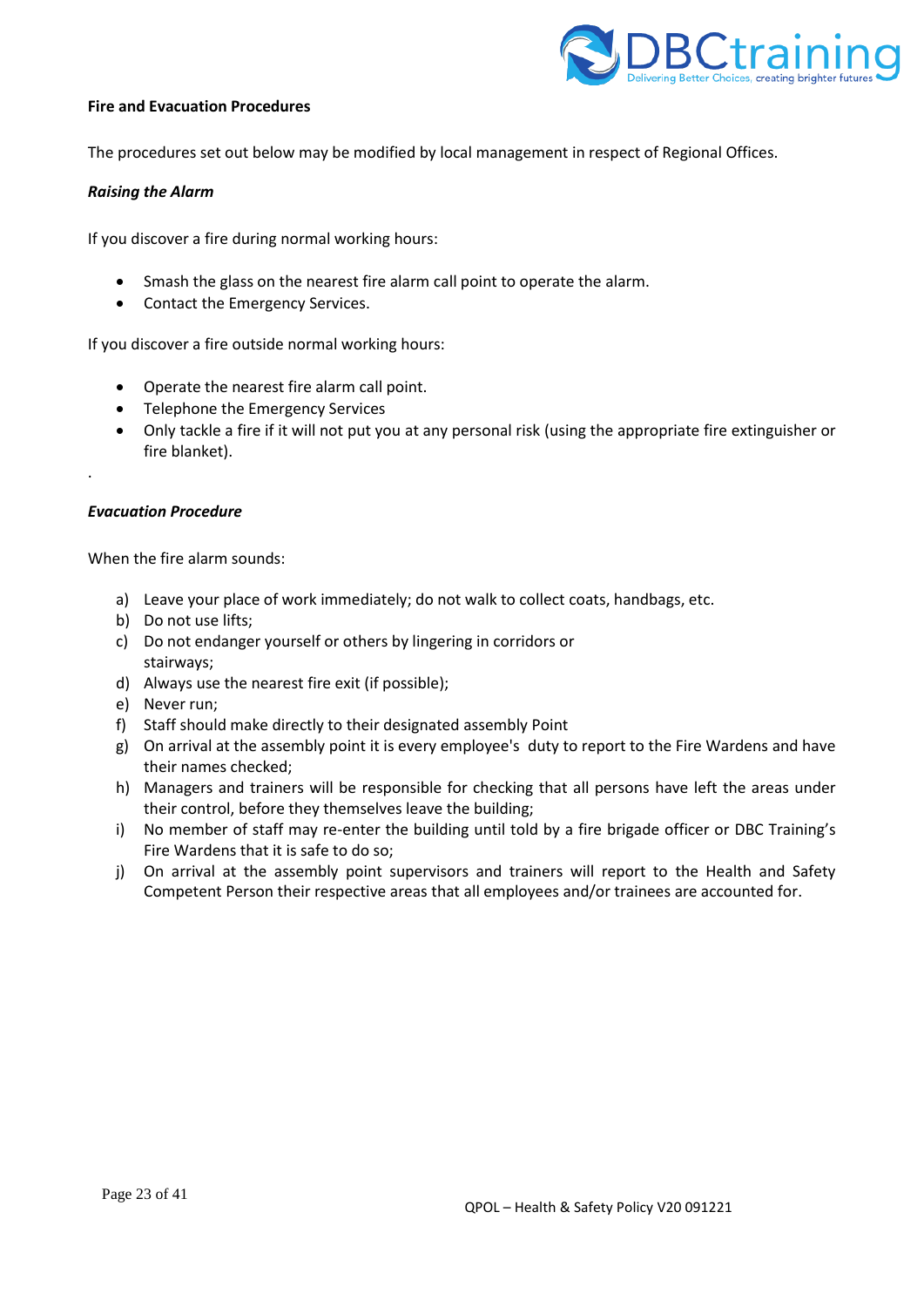

## *General Fire Information*

Supervisors and Trainers shall keep an up to date list of all staff/trainees for whom they are responsible and use it for roll call at fire drills and actual fires. This responsibility must be delegated in the event of the supervisors or trainers absence from work.

Each member of staff or trainee must:

- Know the name of the supervisor or trainer for their area;
- Read the Fire Notice displayed on the notice board and understand its contents;
- Know the assembly point;
- Know the location of their nearest fire alarm point, fire equipment and Fire exits;
- Be aware that no fire extinguisher or other fire equipment may be moved from it's appointed position other than to be used in emergency;
- Be aware that the use of fire equipment for emergency purposes must be reported to the Health & Safety Competent Person.

Fire alarm systems will be tested regularly and DBC Training will conduct regular fire drills. Fire fighting equipment will be properly maintained.

Plan of evacuation assembly point will be displayed on all notice-boards.

#### *General rules for preventing fires at work*

All staff are responsible for fire safety. These notes are designed to raise your awareness of the causes of fire at work and provide guidance on what we can do to prevent a fire from starting and spreading.

- Ensure equipment and machinery is regularly inspected and maintained.
- Report faulty electrical equipment and wiring to the manager
- Do not overload electrical sockets or extension leads
- Avoid using portable heaters of any kind, if at all possible
- Use, store and dispose of flammable liquids and LPG cylinders safely
- Follow the 'no smoking' policy
- Do not place liquids on electrical equipment
- Switch off equipment at the end of the day
- Do not obstruct ventilation outlets, keep ducts and flues clean
- Take precautions to minimise the risk of arson
- Monitor the work of contractors on site
- Carry out regular inspections of the workplace to check for fire hazards

Good standards of housekeeping should be observed by all staff. Waste materials should not be allowed to accumulate. The amount of paper, boxes etc. stored should be kept to a minimum unless these can be stored in metal cabinets or similar which provide a degree of fire protection.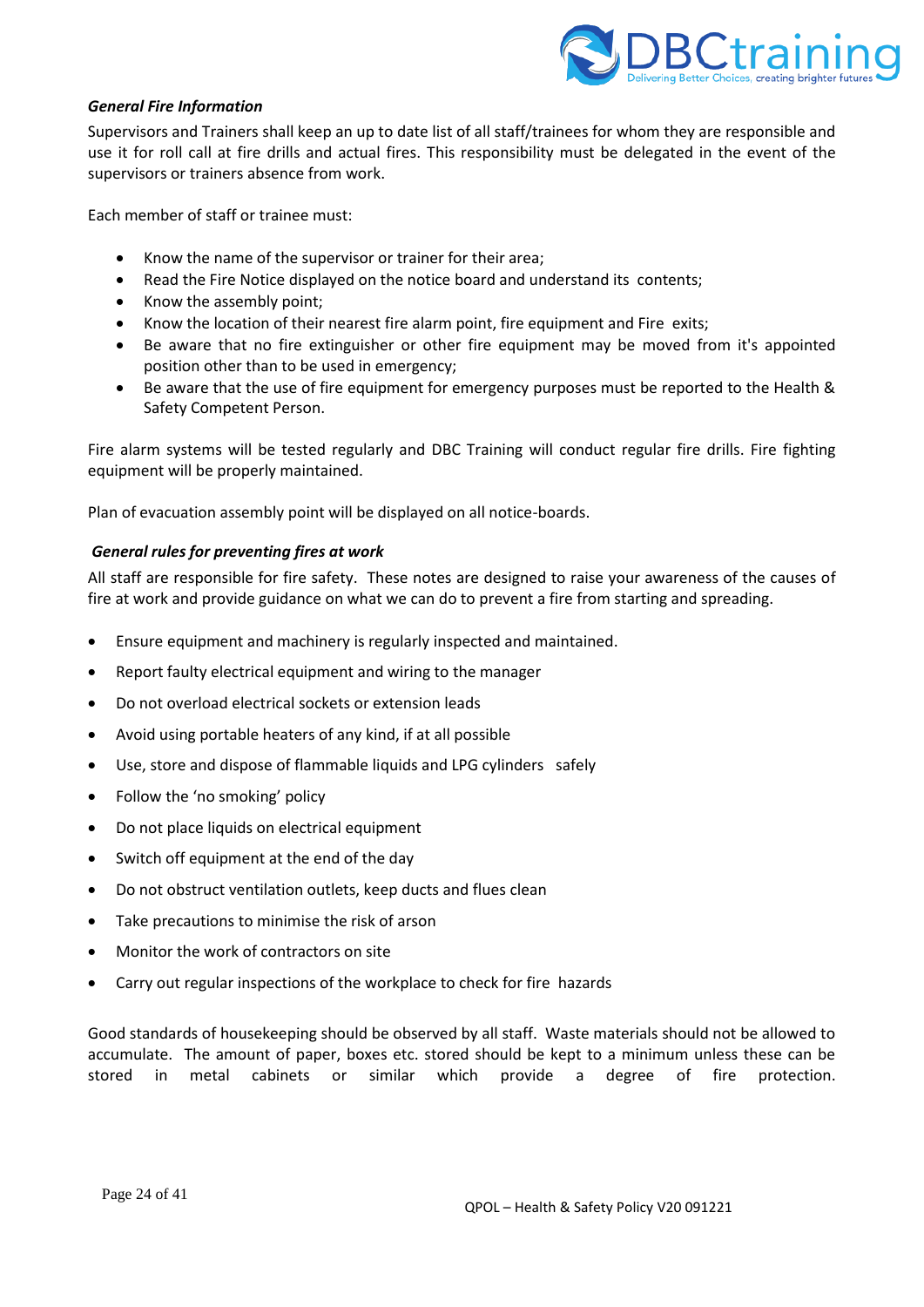

# *Handling and Lifting*

## **Manual Handling Operations**

Office based staff are reminded that office equipment including, parcels and boxes can be heavy. Care should be taken to lift articles with the correct stance, posture and direction of movement. Never lift anything that by its weight or bulk suggests that two people should move it.

A manual handling operation is defined as "any transporting or supporting of a load, (including the lifting, putting down, pushing, pulling carrying or moving thereof) by hand or by bodily force".

## *Manual Handling Assessment*

There is no specific stated weight where injury may occur, therefore to reduce the likelihood of injury to a person, as far as is reasonably practicable, a risk assessment must be carried out by a competent person and appropriate control measures applied to the task.

- a. Avoid hazardous manual handling operations, so far as is reasonably practicable. This may be done by redesigning the task to avoid moving the load or by automating or mechanising the process. Use a trolley to move computers, printers, monitors etc including single items of heavy equipment.
- b. Make a suitable and sufficient assessment of the manual handling operation. The risk assessment will identify the appropriate control measure, taking into account, the task, the load, the working environment, and the individual capability and also the interaction between these factors.
- c. Reduce the risk of injury from the operation, so far as reasonably practicable.

## *Manual Handling Procedures*

Try to have goods delivered to the point of use and whenever practicable left at "work surface height" - not on the floor which will entail bending down to re-lift the object.

If items have to be moved physically consider the task, weight of the load and environment in relation to your physical capabilities and health. Always:

- examine the object to ascertain its weight and check for stability (centre of gravity), sharp edges, etc;
- use any mechanical aids provided (or obtain aids if indicated by the assessment);
- plan the move checking that the:
	- − route is free from tripping and slipping hazards and well lit, and
	- − the load does not block your vision;
- get a good grip and hold the load as close as possible to the body;
- lift with your legs whilst:
	- − keeping your back as straight as possible,
	- − checking that you will not crush your fingers whilst lifting (e.g. against door frames),
	- − keeping your arms tucked in, and

Page 25 of 41

QPOL – Health & Safety Policy V20 091221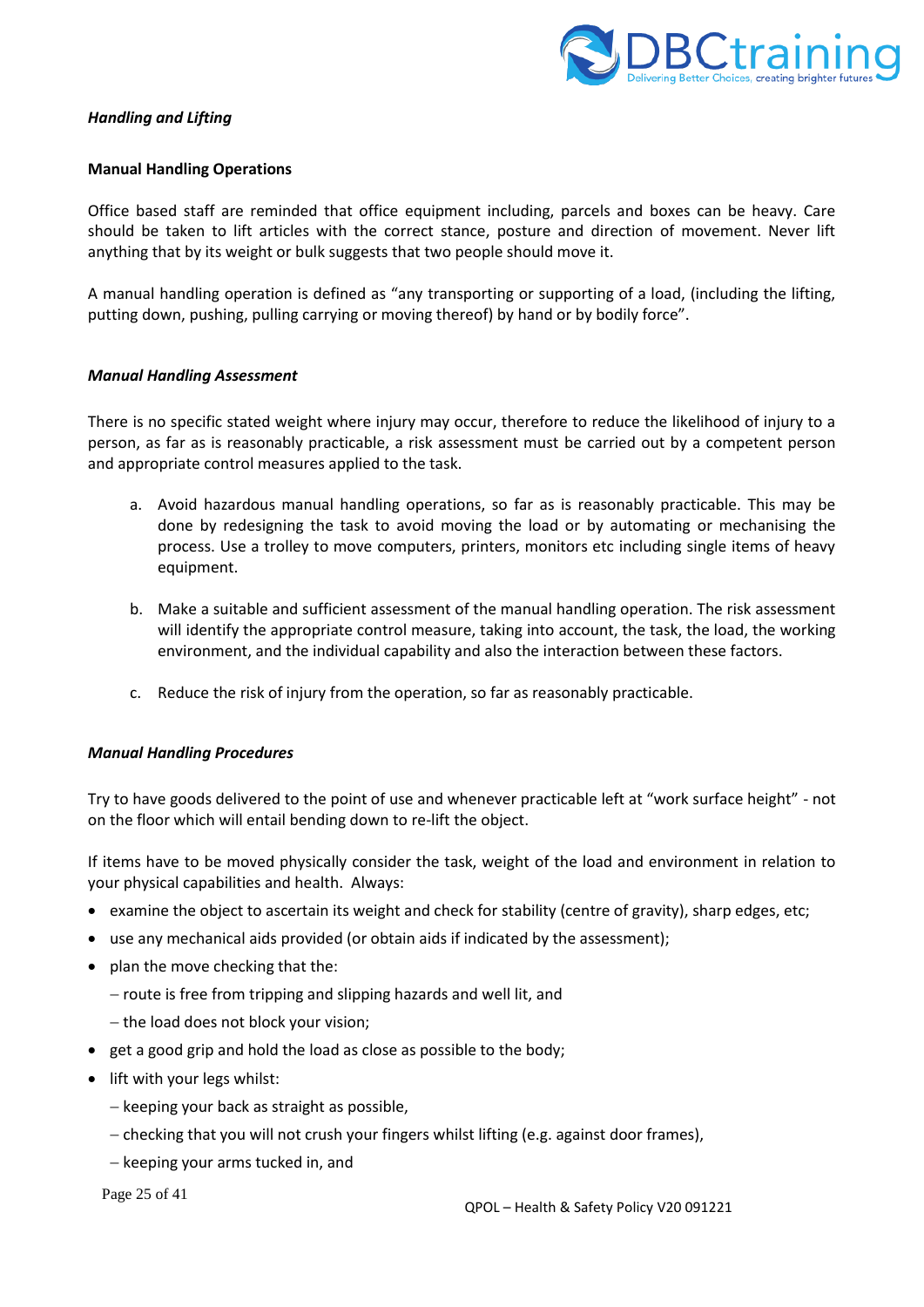

- − avoiding movements that twist your body, and
- take rest stops along the way if necessary;

If in doubt obtain help and perform a two (or more) person lift. When team lifting, it is important that one person co-ordinates the operations involved. Only lightweight items should be stored above shoulder height, and then only when absolutely necessary. If the manual handling of any heavy or particularly awkward loads is contemplated a formal manual handling operations assessment must be carried out by a Health and Safety Adviser.

Staff who undertake lifting and carrying must attend the relevant training session arranged by external Training Services.

# **Health surveillance**

As an employer we will ensure that our employees are provided with health surveillance as is appropriate having regard to the risks their health and safety which are identified by the risk assessment.

#### **Housekeeping**

Poor standards of housekeeping are a common cause of injury and damage at work and can create unnecessary fire hazards. Low standards often result from poor working practices and/or organisational deficiencies within the workplace.

DBC Training recognises the need to ensure that adequate standards of housekeeping are achieved.

Workplace inspections will be carried out on a regular basis to identify areas where standards require improvement. These areas will be highlighted for remedial action.

#### **Waste collection and removal**

Floors will be cleared on a regular basis and waste bins should be emptied daily. Rubbish will be kept in suitable containers and should not be allowed to overflow. Combustible waste must be kept away from ignition sources. Large items of rubbish that pose a particular hazard, such as obsolete items of furniture, should be removed without delay, to facilitate this contact your manager.

Managers and supervisors must ensure that their areas of responsibility maintain satisfactory standards of housekeeping at all times. The following duties apply:

- Ensure that articles are not left in walkways or on the floor.
- Ensure that there are no trailing cables.
- Ensure that articles are stored in designated places.
- Regularly check the working area to ensure that satisfactory standards of housekeeping are maintained.
- Arrange for obsolete or unwanted articles of furniture to be removed.

Employees are responsible for the following.

- Ensuring that they do not allow waste materials to accumulate in their working area, and keeping their workstations tidy.
- Acting in accordance with information and training relating to housekeeping in the workplace.
- Reporting problems relating to storage or removal of articles to their line manager.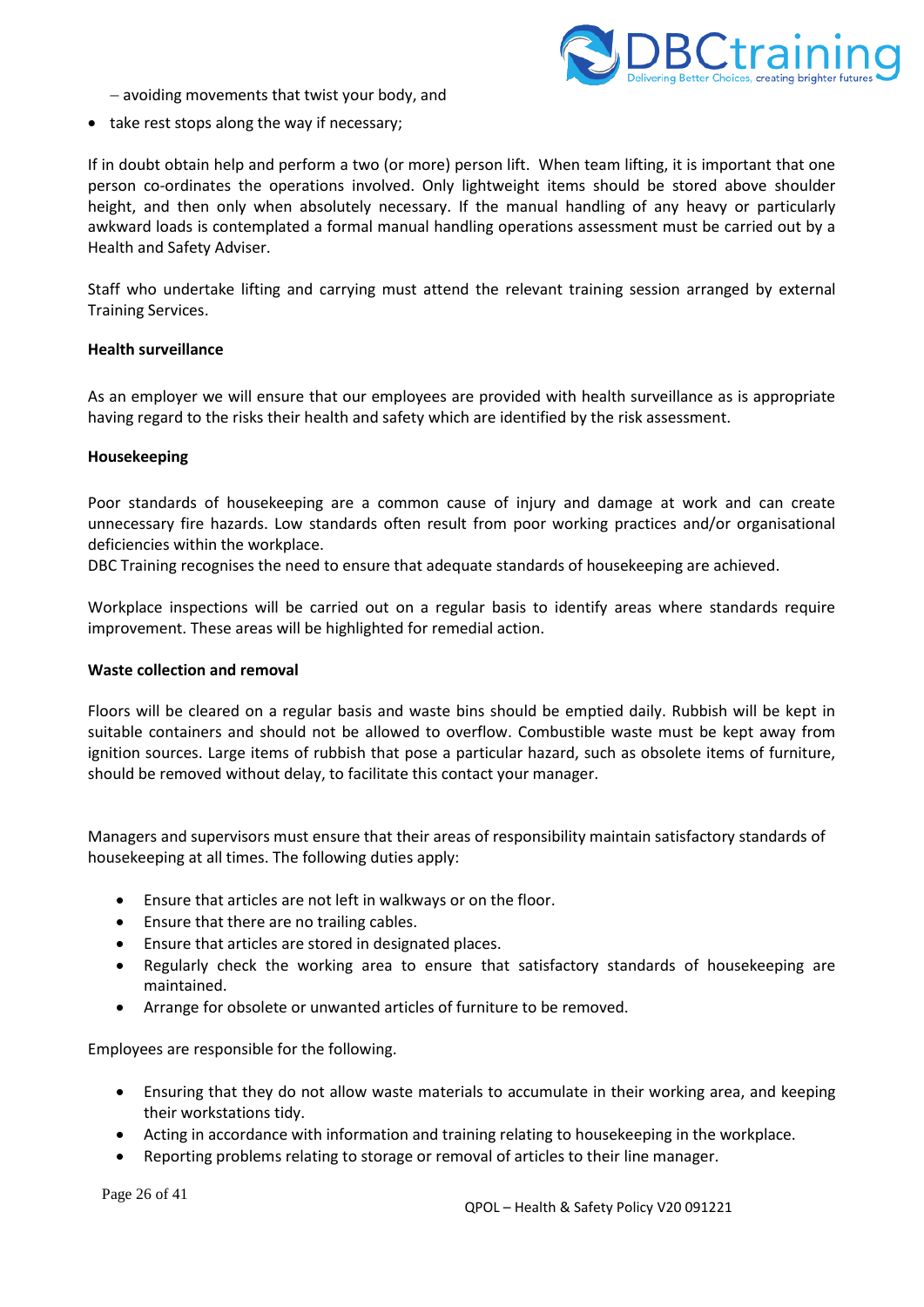Leave no items of food or drink in their work areas\ office



# *Workstations*

A workstation is defined as any area where work is carried out.

There should be sufficient space at each workstation to enable the work to be carried out safely and comfortably. This should allow for the manoeuvring and positioning of materials.

## **Job Safety Analysis (JSA)**

As part of our commitment to health and safety we will carry out job safety analysis were required. This is to identify what training is required in order to satisfy legislation and training needs. The results will be recorded so future reviews can refer to this information and be available for inspection by enforcing authorities and others who have legitimate access.

# **Lone Working**

It is the Managers responsibility to ensure no member of their staff is working alone whilst at work, *unless it is not reasonably practicable to do otherwise***.** This will take into account the nature of the task, the environment in which they are working and the person involved. (An assessment of the risk).

## *Outside Normal Hours*

DBC Training staff are permitted to work in the Office during outside normal hours periods if necessary on low risk work (reading, writing, PC work). If high risk work is contemplated then it **must not** be conducted alone. The minimum acceptable requirement is that a risk assessment is conducted prior to the work, and during the work someone known to you is within immediate calling distance, in case of an emergency.

Outside normal hours, do not admit anyone into the building that you do not personally know to be a responsible member of DBC Training. If anyone that you cannot vouch for should ask you to admit them, then contact the Health and Safety Advisor to seek advice before permitting entry. Try to park close to the building entrances when you arrive so that you do not have to walk unnecessarily long distances back to your car when you finish work by which time it may be dark. Be very careful to secure your room and the main entrance door(s) when you leave. Report any signs of suspicious behaviour, attempted break-ins etc to the Emergency Services.

## **Monitoring health and safety**

Health and safety performance will be monitored on an ongoing basis and reviewed at least annually, through the review of risk assessments, accident, ill health and incident records, and the results of workplace and equipment inspections. Any necessary action will then be taken so as to improve our overall health and safety performance, i.e. health and safety reviews will be used to identify priorities and set objectives. Workplace inspections will be undertaken and recorded every 3 months.

## **Personal Protective Equipment**

## **Personal Protective Equipment at Work Regulations 1992**

Page 27 of 41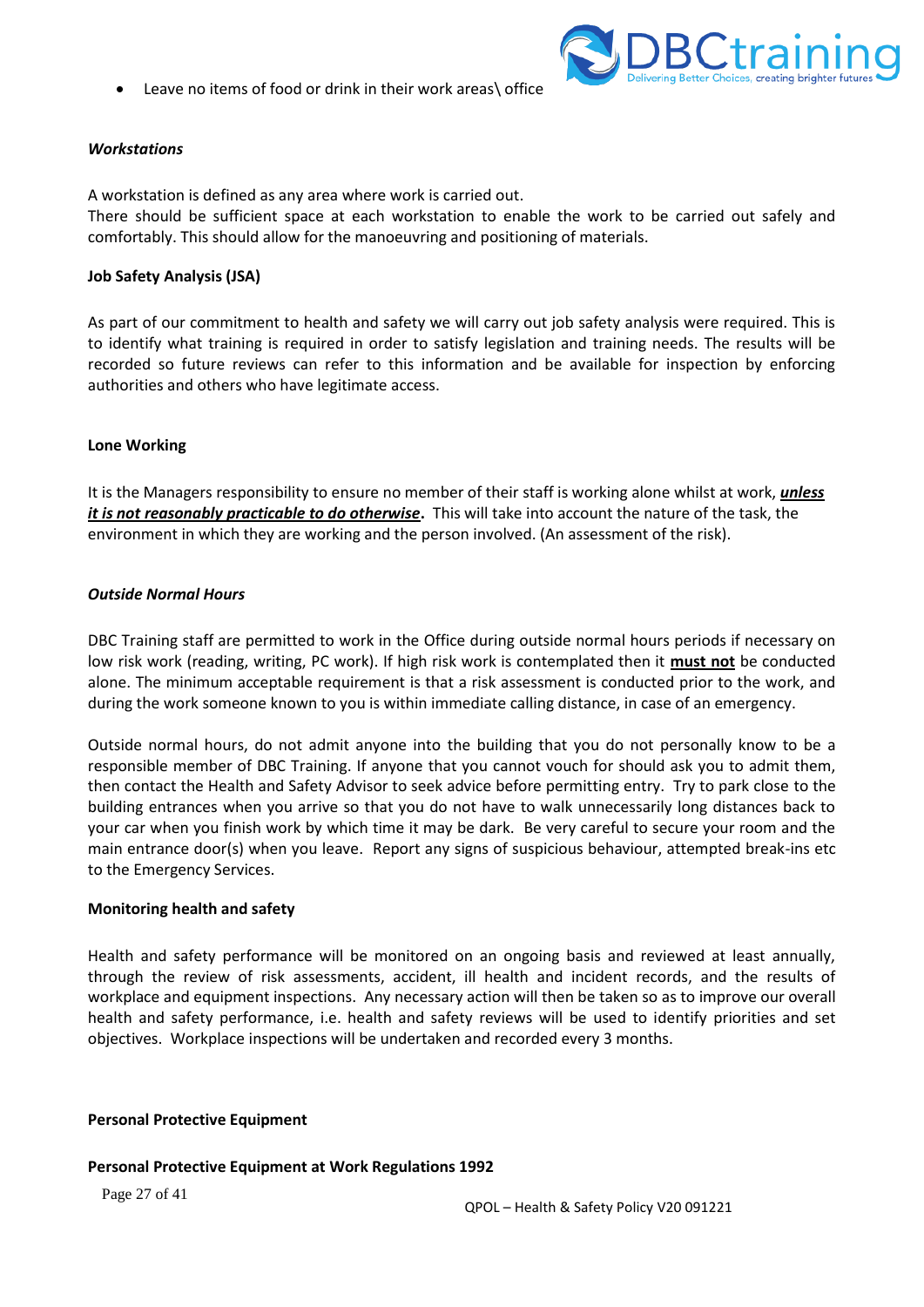

Personal Protective Equipment (P.P.E.) is any item of clothing / equipment that a person wears for their protection in relation to occupational safety and health. Examples of P.P.E. are;- **safety footwear, eye protection, gloves**

- Suitable P.P.E. will be provided, free of charge to all staff who may be exposed to a risk to their health and/or safety.
- P.P.E. should only be used if all other methods of risk control have been explored following a risk assessment.
- P.P.E. must be appropriate for the risks and ergonomically suitable.
- There should be suitable accommodation for the P.P.E. provided by DBC Training.
- There must be clear instruction on where to obtain P.P.E, when P.P.E must be worn and how to wear P.P.E.
- P.P.E. must meet the European Product Directive and be marked accordingly, (CE marking).
- P.P.E. must be regularly inspected and maintained. It is the responsibility of Staff to report any loss or defect in P.P.E. provided by DBC Training to an appropriately appointed person, nominated by their Manager.

# *It is the responsibility of the Managers to:-*

- Ensure the risks have been assessed and appropriate control measures are applied, **as a last resort P.P.E. will be used.**
- Enforced the use of P.P.E.
- Ensure the relevant information, instruction and training on the use of P.P.E. is given to all persons requiring P.P.E.

For advice on P.P.E. and the associated assessment contact the Health and Safety Advisor in the first instance.

## **New or expectant mothers**

# **Definition**

A "New or expectant mothers" is defined as an employee who is pregnant, who has given birth in the preceding six months; or who is breast-feeding.

New or expectant mothers are required to inform DBC Training in writing of their condition.

To comply with **The Management of Health and Safety at Work Regulations 1999** DBC Training will take into account risks to new and expectant mothers while assessing risks in their work activity.' The regulations also state that if an employer cannot avoid a risk by other means they are specifically required to make changes to the working conditions or hours of a new or expectant mother, offer her suitable alternative work, or if that is not possible, suspend her for as long necessary to protect her health and safety and that of her baby.

This requirement commences as soon as DBC Training has been notified in writing that the worker is pregnant, has given birth in the last six months, or is breast-feeding. DBC Training does have the right to request a certificate from a GP or a midwife confirming the pregnancy.

Where our employees include women of child-bearing age, risk assessments will be reviewed to take account of any factors which might, by reason of her condition, affect a new or expectant mother, i.e. the mother, her unborn child or the child of a woman who is still breast feeding.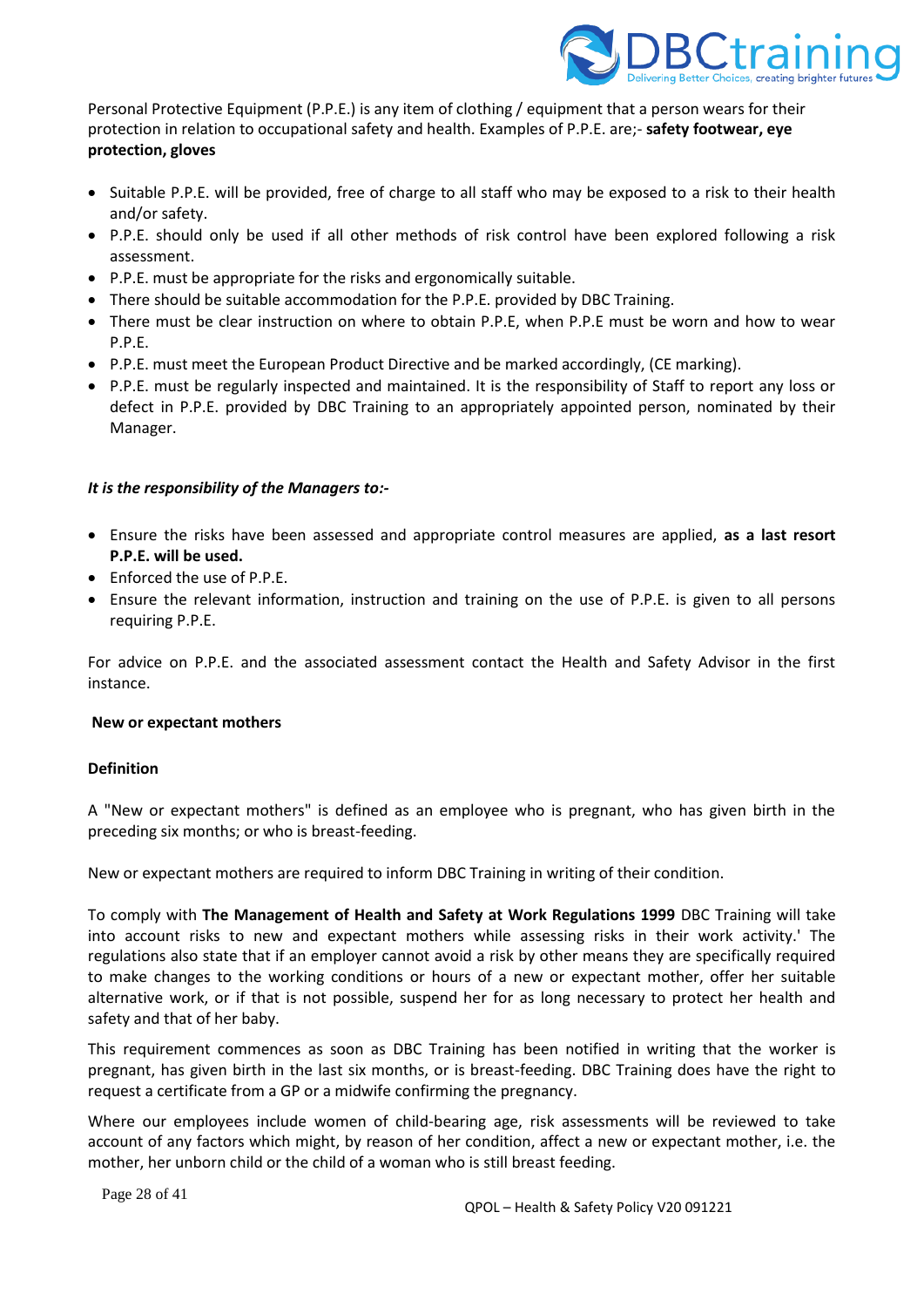

#### *Risk assessments will be carried out where;*

- the persons working in an undertaking include women of child bearing age
- the work is of a kind which would involve risk, by reason of her condition, the health and safety of a new or expectant mother, or to that of her baby.
- risk assessments will be reviewed on a monthly basis.

The risk assessment will take into consideration the following;

- continuous standing
- constant sitting
- any work in confined spaces
- manual handling
- any shocks or vibration
- ionising radiation
- high pressure
- chemical or biological agents
- stress
- excess travelling
- passive smoking
- heat or cold
- work at heights
- work-related violence

DBC Training will also, take into account any risks that can not be avoided and to avoid such risks alter the working hours of the employee or offer alternative work.

If it is not reasonable to alter working conditions or hours of work, or is unable to offer alternative work, or if it would not avoid risks to the new or expectant mother, we may under section 67 of the 1996 act suspend the employee from work so long as is necessary to avoid such risks.

#### *Suitable Facilities*

We will, as a requirement under the Workplace (Health, Safety and Welfare) Regulations 1992, provide suitable facilities for workers who are pregnant or breast-feeding to rest.

#### *Risk Assessment*

**The Management of Health and Safety at Work Regulations 1999** specify that employers shall carry out systematic examinations of the workplace and should record the findings of that risk assessment.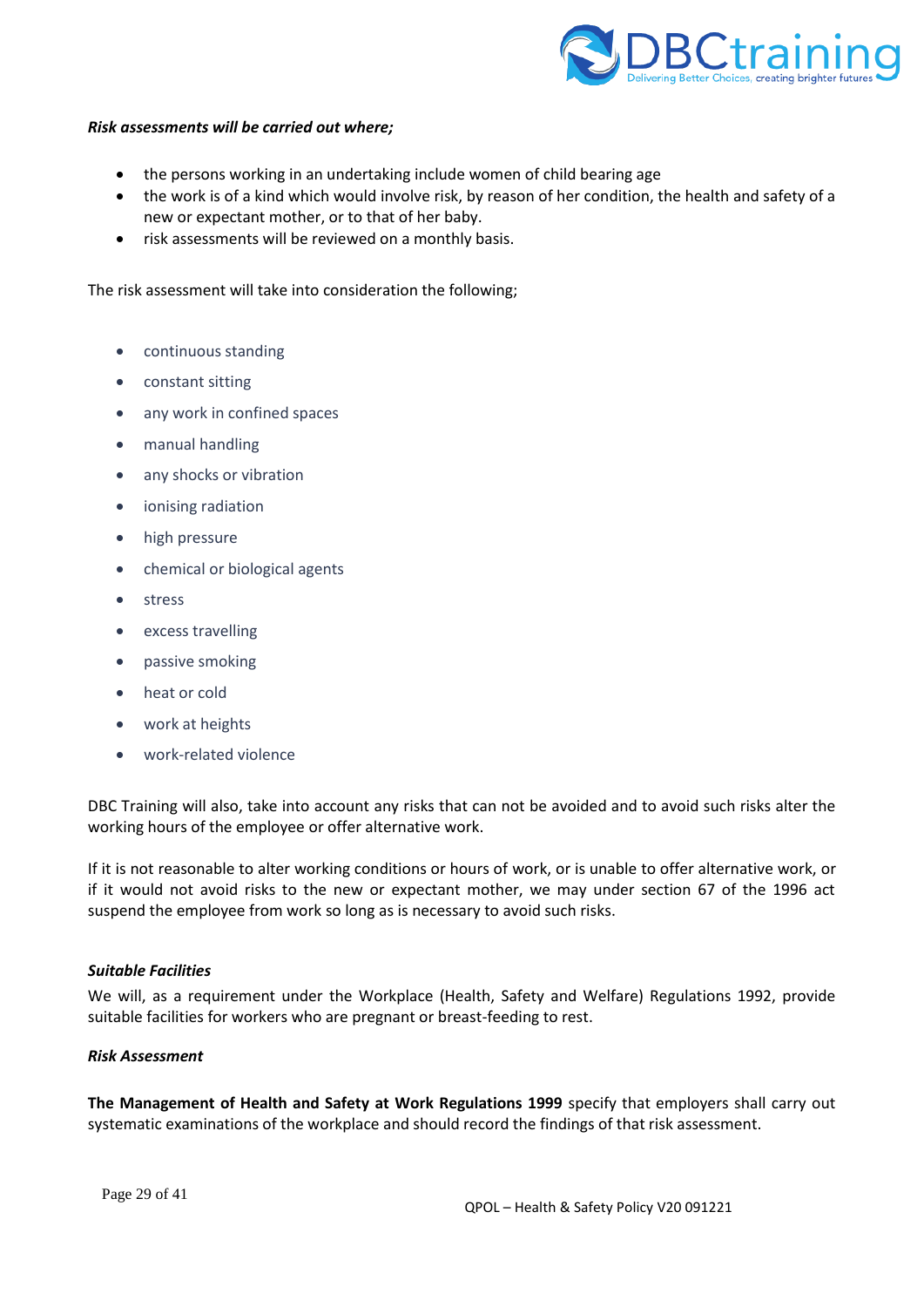DBC Training will carry out risk assessments not only to comply



with the Management of Health and Safety at Work Regulations 1999 but to also ensure the following measures are covered;

- Where possible avoid all risks.
- Combat risks at source.
- Where possible adapt work to the individual.
- Take advantage of technological and technical progress.
- Improve risk prevention measures as part of a coherent policy and approach.
- Give collective proactive measures priority over individual measures.
- Ensure all employees understand what they need to do.
- Develop an active Health and Safety culture at all levels of the organisation which applies to all activities.

Risk assessment will allow DBC Training Centre to quantify the hazards present within the working environment and in consequence the measures required to manage those risks, as far as is reasonably practicable.

## *Suitable and Sufficient*

.

The risk assessment will be a suitable and sufficient assessment of;

- The risk to the health and safety of the employees to which they are exposed at work.
- The risks to the health and safety of persons not in DBC Training Centre's employment.

Risk assessments will ensure all aspects of work activity are reviewed, including routine and non routine activities. The assessments will also cover those that are not under the immediate supervision of DBC Training such as employees working off site including those working from home.

Risk assessments will be reviewed if;

- there is reason to suspect it is no longer valid
- there has been a significant change in the matters to which it relates; and where as a result of any such review, changes to an assessment are required, the employer will make them

## **Risk assessments will be linked to the following**;

- Audits
- Inspections
- Incident or complaint investigations

This will allow the health and safety advisor to identify conditions which will invoke a reassessment of particular risks.

We will keep records of assessments and significant findings not only to comply with our legal requirements but also as a practical requirement for the management of DBC Training Centre's.

All managers have a responsibility to ensure their area of activity is assessed for risk. Written assessments will be held within the manager area of operation and be available for inspection and a copy forwarded to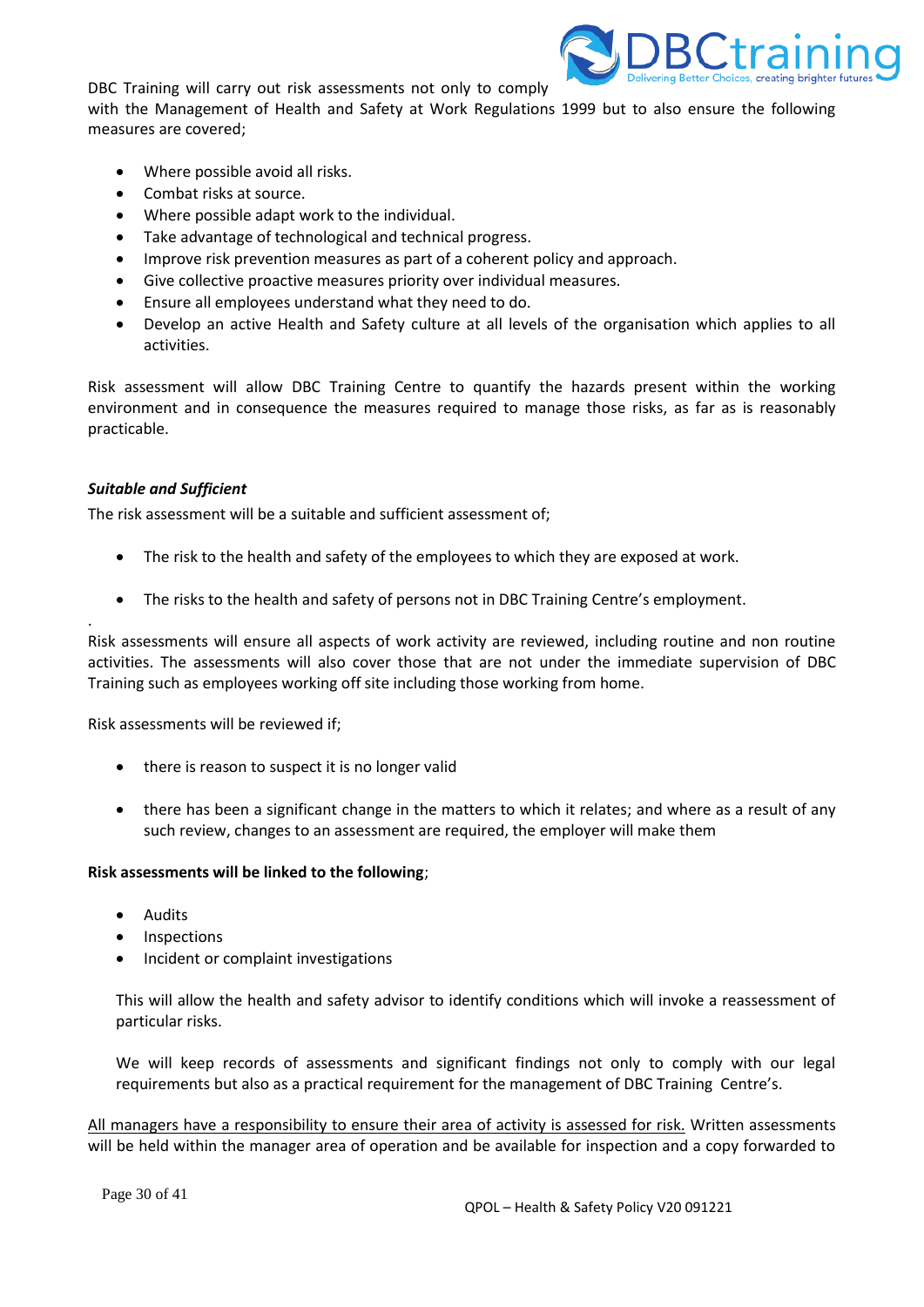the Health & Safety advisor. It is an essential requirement that all residual risks are brought to the attention of staff.



Where specialist assessments are required, the manager can request the assistance of the health and safety advisor.

#### **Safe working procedures**

Safe working procedures will be devised for all work activities, which pose a significant risk to health and safety. Safe working procedures (SWP) will be developed and recorded during risk assessments.

SWP will be monitored and revised to take into account any change. To supplement proactive monitoring DBC Training will check for any weaknesses in the SWP following any accidents, near misses or safety complaints.

#### **Safety signs and notices**

DBC Training may have to put up a range of safety signs to warn employees of specific risks and hazards revealed in health and safety risk assessments.

DBC Training will provide signs where:

• a hazard poses a significant risk that can't be avoided or controlled by other means

Suitable signs will be displayed around the premises:

- To indicate the location of First Aid boxes
- To indicate type and location of fire extinguishers
- To indicate fire escape route and fire exits
- Wherever Smoking is not allowed.
- Where access is restricted to authorised persons only
- To denote the presence of specific hazards.



#### **Safety Committee**

In order to comply with section 2(7) of the 1974 Act and also to accommodate the "The Safety Representatives and Safety Committee Regulations 1977", DBC Training have established a safety committee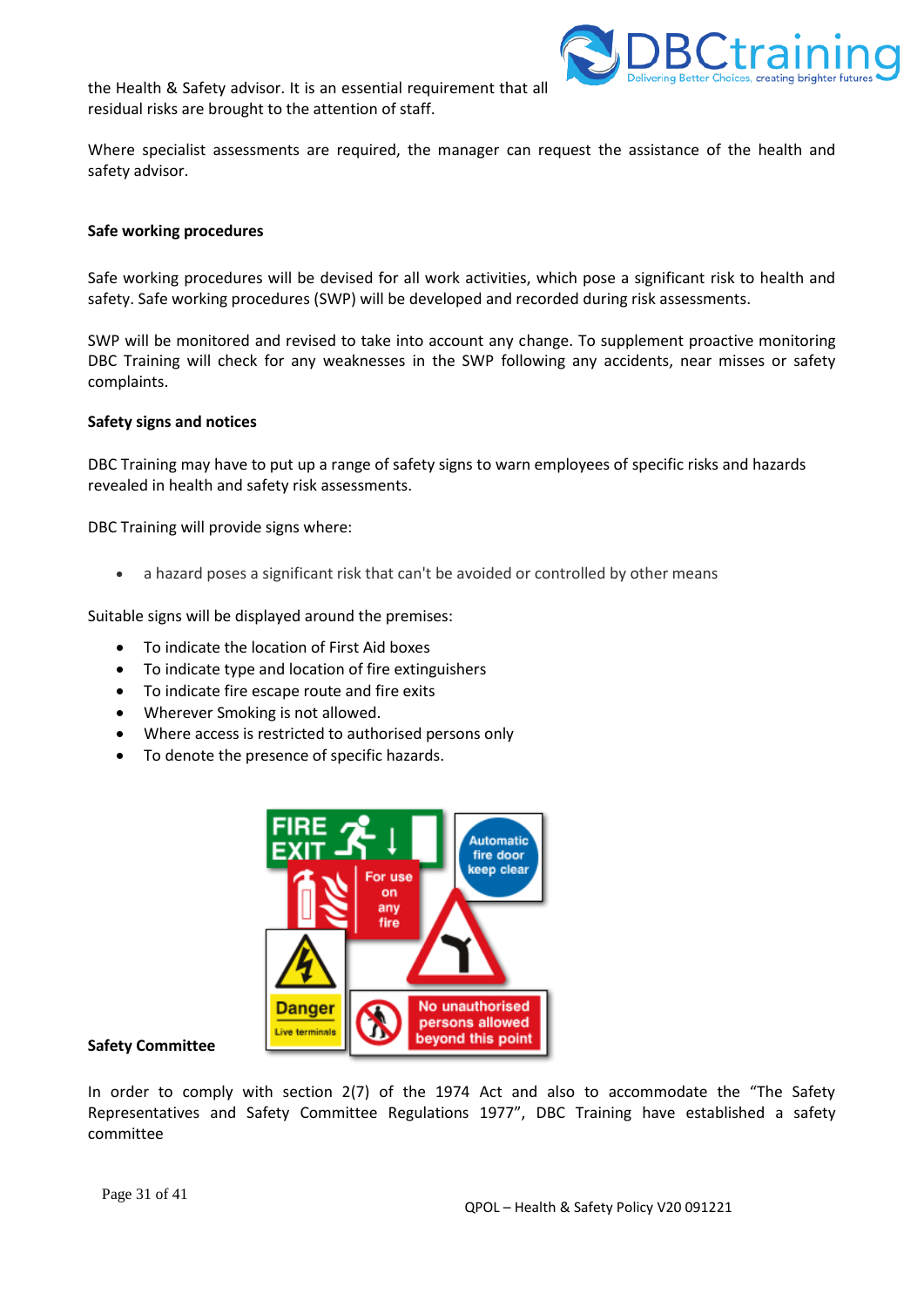The function of the safety committee is to keep under review the



measures taken to ensure the health and safety at work of its employees. The committee's objectives are the promotion of co-operation between DBC Training and its employees to instigate, develop and carry out measures to ensure the health and safety at work of all its employees.

## *Ex-Officio members and time allocation*

In undertakings where a company doctor, nurse, occupational hygienist or safety advisor/officer is employed they will be ex-officio (by virtue of an office or position) members of the committee. Where other specialist advice might be sought, others may be co-opted for particular meetings.

Sufficient time will be allocated to the meeting to ensure full discussion of all business. Meeting will not be cancelled or postponed except in very exceptional circumstances. Where a meeting is postponed a new agreed date will be made and announced as soon as possible.

## *Meeting Dates*

The date of the meetings will be as far as possible arranged well in advance, to the extent of planning a program six months in advance. In these circumstances all members of the committee will be sent a personal copy of the program giving dates of the meetings. Notices of the meetings will be published and displayed where all employees can see them. A copy of the agenda will be sent to all members at least one week before each meeting.

Agreed minutes of each meeting will be kept and a personal copy supplied to each member of the committee as soon as possible after the meeting.

## **Slips, Trips and Falls**

Approximately 33% of accidents are slips, trips or falls. Any damage/tears to carpets and floor coverings must be reported promptly to the person in control of the building.

Telephone and electrical leads should be organised so they do not cross pedestrian traffic routes. Where this is unavoidable cable guards/strips should be used. However, these should only be regarded as a short term remedial measure and must not be relied upon as the only means to prevent slips, trips and falls.

Any spillages of liquid also present a risk and should be cleared up immediately. Where this is not possible active measures should be taken to prevent the spillage from causing a risk such as signing the affected area.

## **Stress**

DBC Training recognises that, whilst a degree of stress can be a positive force at work, excessive pressures can have a negative effect on health and on performance at work. DBC Training is committed to promoting good health at work; it is therefore concerned to recognise any negative effects stress may have on individual members of staff, and to provide support mechanisms for members of staff suffering from negative stress.

Through risk assessments we will continue to identify hazards and assess all mental and physical risks to health and safety with the objective of reducing them as far as reasonably practicable.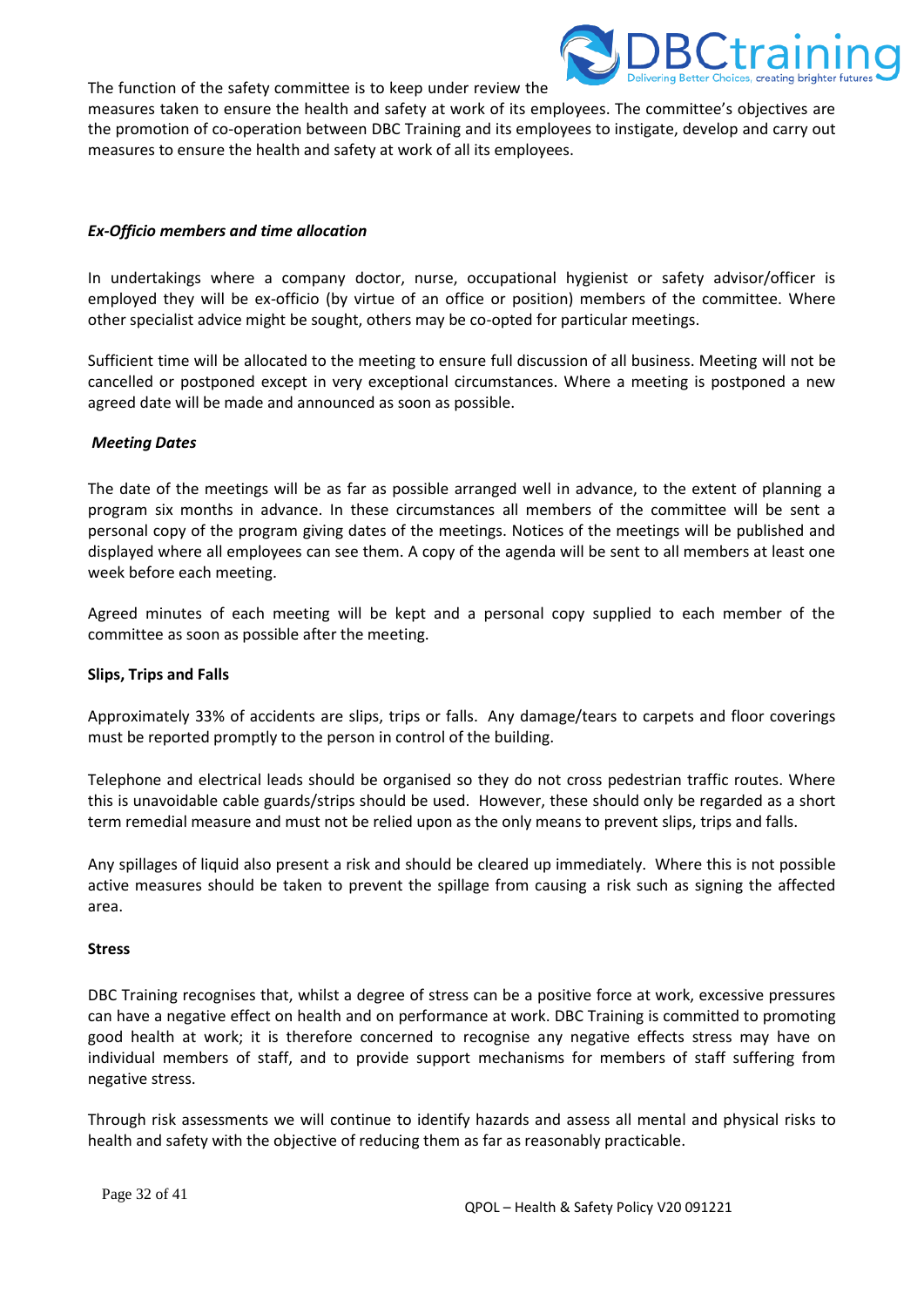

#### *Definition of Stress*

Stress can be defined as **"the adverse reaction people have to excessive pressure or other types of demand placed on them".** Pressure is part and parcel of all work and helps to keep us motivated. But excessive pressure can lead to stress which undermines performance, is costly to the employer and employee and can make people ill.

#### *Causes of Stress*

DBC Training acknowledges that stress in the workplace can be caused by any combination of a number of diverse factors i.e.

- Job design and lack of control of workload
- working environment
- relationship with others at work
- communication arrangements

#### *Stress management policy*

The company also recognises that there may be problems outside the workplace that will cause an individual to suffer from stress and that this may affect their health and performance at work. In this situation undo stress may occur as a result of work-related and non-work related factors. DBC Training will;

- ensure as far as reasonably practicable that excessive stress is eliminated from the work environment, and that necessary risk assessments are completed and acted upon in the case of workplace stressors;
- provide suitable support mechanisms for members of staff suffering from stress;
- encourage a working environment where employees who feel that they are suffering from stress can approach their managers in confidence, in order that the necessary support mechanisms can be put in place;
- encourage a culture where stress is not seen as a sign of weakness or incompetence;
- ensure adequate rehabilitation of employees returning to work after periods of absence;
- provide suitable training and guidance for line managers to enable them to recognize symptoms of stress in employees and themselves;
- provide suitable training and guidance to line managers to enable them to undertake the necessary risk assessments I relation to stress in the workplace and to arrange for implementation of effective control measures;
- provide information and training for employees on the effects of stress at work, effective communication, handling difficult situations, time management and employee relations;
- undertake general health promotion activities within the workplace.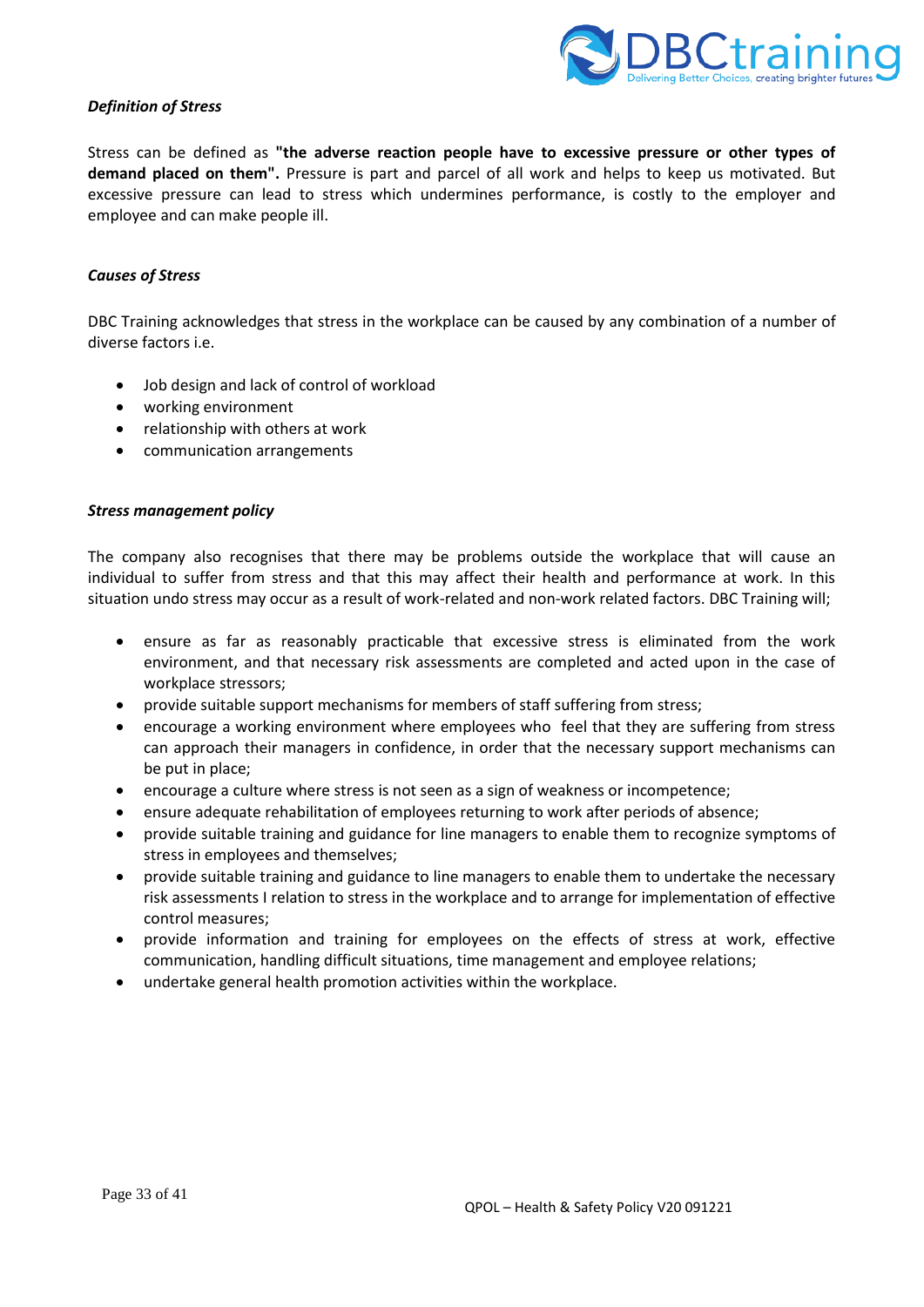

## *Communication*

Where employees are suffering from excessive stress the company will provide the necessary mechanisms to promote a return to full health as quickly as possible. Employees are encouraged to refer themselves to any of the following:

- Line Manager
- Senior Manager
- Human Resources manager
- their own GP

Irrespective of the source of your stress, you should speak to your manager or someone else you feel comfortable talking to. If it is work-related, DBC Training will take reasonable steps to try to resolve the problem. If it is not work-related they may be able to support you in some way or help to take some pressure off you at work while you resolve the stress in your personal life.

## *Personal Review*

It is important to take action at a personal level and to review your lifestyle to see if you can identify any contributing factors. A simple checklist might include:

- eating on the run, or in a disorganized manner
- smoking, or drinking excessively
- rushing, hurrying, being available to everyone
- doing several jobs at once
- missing breaks, taking work home with you
- having no time for exercise and relaxation

In some cases, prolonged stress can lead to physical and/or mental ill health. If you think you are currently experiencing stress-related ill health you may benefit from a discussion with your GP

## **Smoking**

The Health and Safety at Work Act Etc. 1974 places a general duty on the DBC Training to protect its employees from possible risks to their health and safety.

#### *Smoke Free Environment*

Due to recent changes in legislation regarding smoking in public premises, this is not permitted on any premise owned by DBC Training.

## **Stacking, Shelves, Storage and Filing Cabinets**

Filing cabinets:

• To prevent filing cabinets from tipping (whether fitted with anti-tilt or not) the bottom drawers must be filled.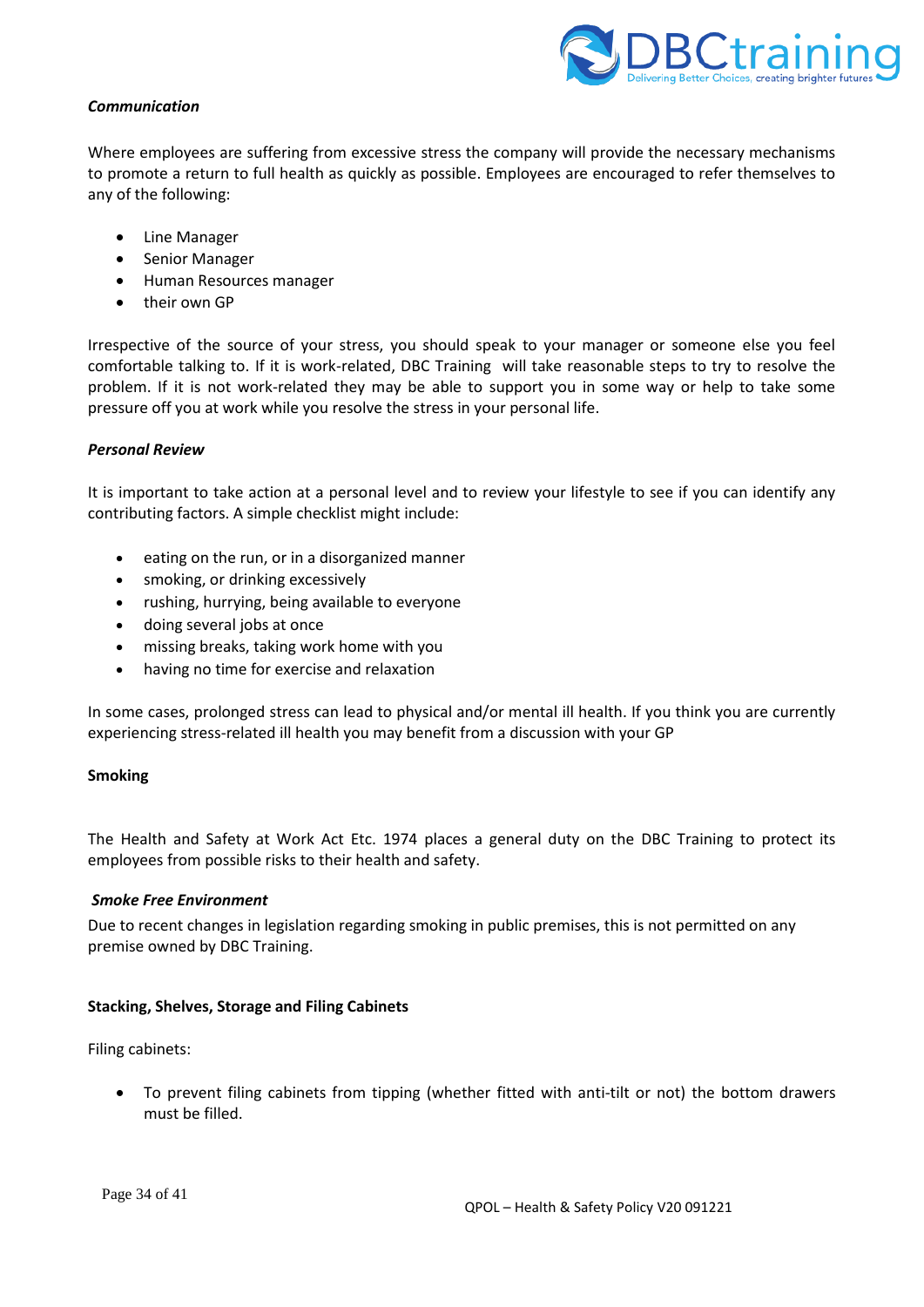

- Management should actively look to replace any filing cabinets not fitted with anti-tilt mechanisms with ones that have the anti-tilt system fitted. If filing cabinets are not fitted with an anti-tilt mechanism a safety notice must be posted on the front of the cabinet.
- When not in use, filing cabinets should be kept shut and drawers should not open into corridors or fire escape routes

#### *Shelves and store areas/rooms:*

- Access High shelving in storage areas/rooms which requires the use of access equipment (e.g. stepladders) should be avoided.
- Where this is not reasonably practicable, suitable access equipment (e.g. kick steps and step ladders) must be provided and be readily available.
- If access equipment is not available in the storage area/room, personnel must be made aware of where it can be obtained from, e.g. by posting a conspicuous notice in the storage area.
- Housekeeping Storage areas should be kept clean and tidy and free of clutter, particularly on the floor (to avoid slip, trip and fall hazards).
- Heavy items as a general rule, should be stored approximately between waist and shoulder height (i.e. not low down or high up) to reduce the risk of manual handling injuries.
- Loose items must not be stored more than two metres off the ground.
- Racking/shelving should be securely fixed to the wall. If you are not using secure racking or shelving, stack no greater than chest height.

#### **Training**

The DBC Training policy is to ensure that all personnel are fully trained in their particular roles and health and safety

DBC Training recognises that under "The Health and Safety at Work Act 1974" we have a duty to provide such information, instruction, training and supervision as is necessary to ensure, so far as reasonably practicable, the health and safety at work to employees.

## *Training Requirements*

DBC Training also recognises that under "The Management of Health and safety at Work Regulations 1999" we are required to and will provide our employees with adequate health and safety training;

- a) On recruitment
- b) On being exposed to new or increased risks because of :
- Their being transferred of given a change of responsibilities.
- The introduction of new work equipment into or a change respecting work equipment already in use within our undertaking.
- The introduction of new technology into our undertaking.
- The introduction of a new system of work into or a change respecting a system of work already in use within our undertaking.

The training referred to above will;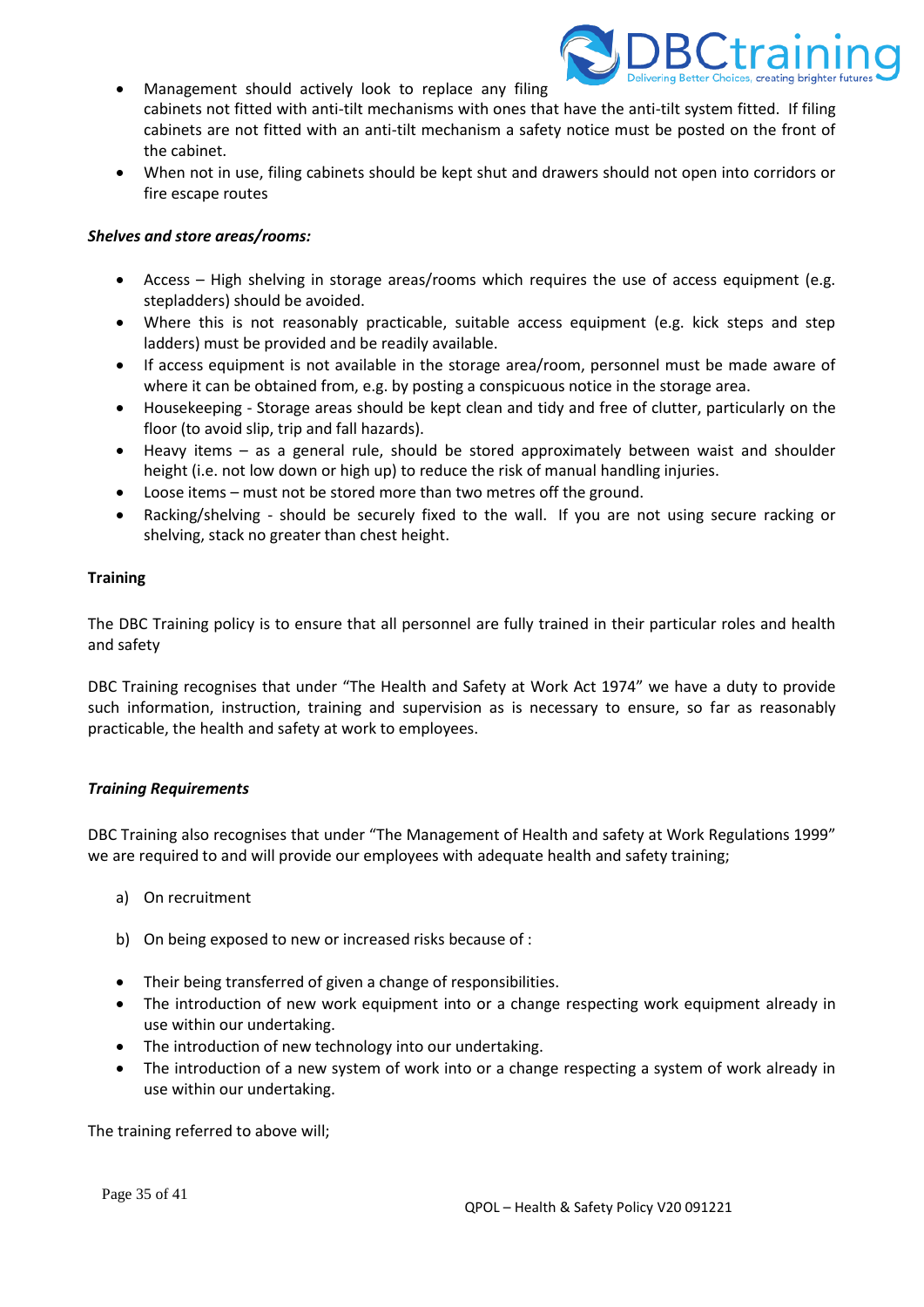• Be repeated periodically where appropriate;



- Be adapted to take account of any new or changed risks to the health and safety of the employees concerned;
- Take place during working hours.

# *Training Needs*

A Training Needs Analysis (TNA) will be developed under the following;

- a) Type of training needed:
- Induction
- Job specific
- General safety
- Procedure/equipment changes
- Supervisor/Manager
- Specialised/

b) Timescales and priorities. To identify the type and content of training we will look at sources within the company and outside inclusive of the following;

- Legal or ACOP compliance.
- Results of job safety analysis
- Workplace risk assessment results
- Accident investigation reports
- Requests from supervisors/managers
- Renewal of competence certification, i.e. First Aid
- Continual professional development requirements

## **Vehicle Use & Driver Safety**

DBC Training staff that use their private vehicles on DBC Training business must:

- ensure they have a full, valid driving licence
- follow the requirements of the Highway Code and Road Traffic Act;
- ensure their vehicle is appropriately taxed, insured, has a current MOT certificate where applicable and proof or a copy of these documents to be sent to the Health and Safety Advisor.
- all vehicles must be maintained in a safe and roadworthy condition;
- ensure that their insurance policy covers use "in connection with his/her business or profession excluding commercial travelling;
- not use hand-held mobile phones while driving

## **Mobile Phones**

The Government introduced new legislation relating to the use of mobile phones while driving in December 2003. It is now illegal to use a hand-held phone, or similar device, when driving. Hand-free phone equipment is not prohibited by the new regulation, but these are still distracting and drivers still risk prosecution under existing legislation (for failure to have proper control) if they use hands-free phones when driving. If your mobile phone rings when you are driving you should let it ring and return the call when safely parked - better still, switch to voicemail before starting your journey.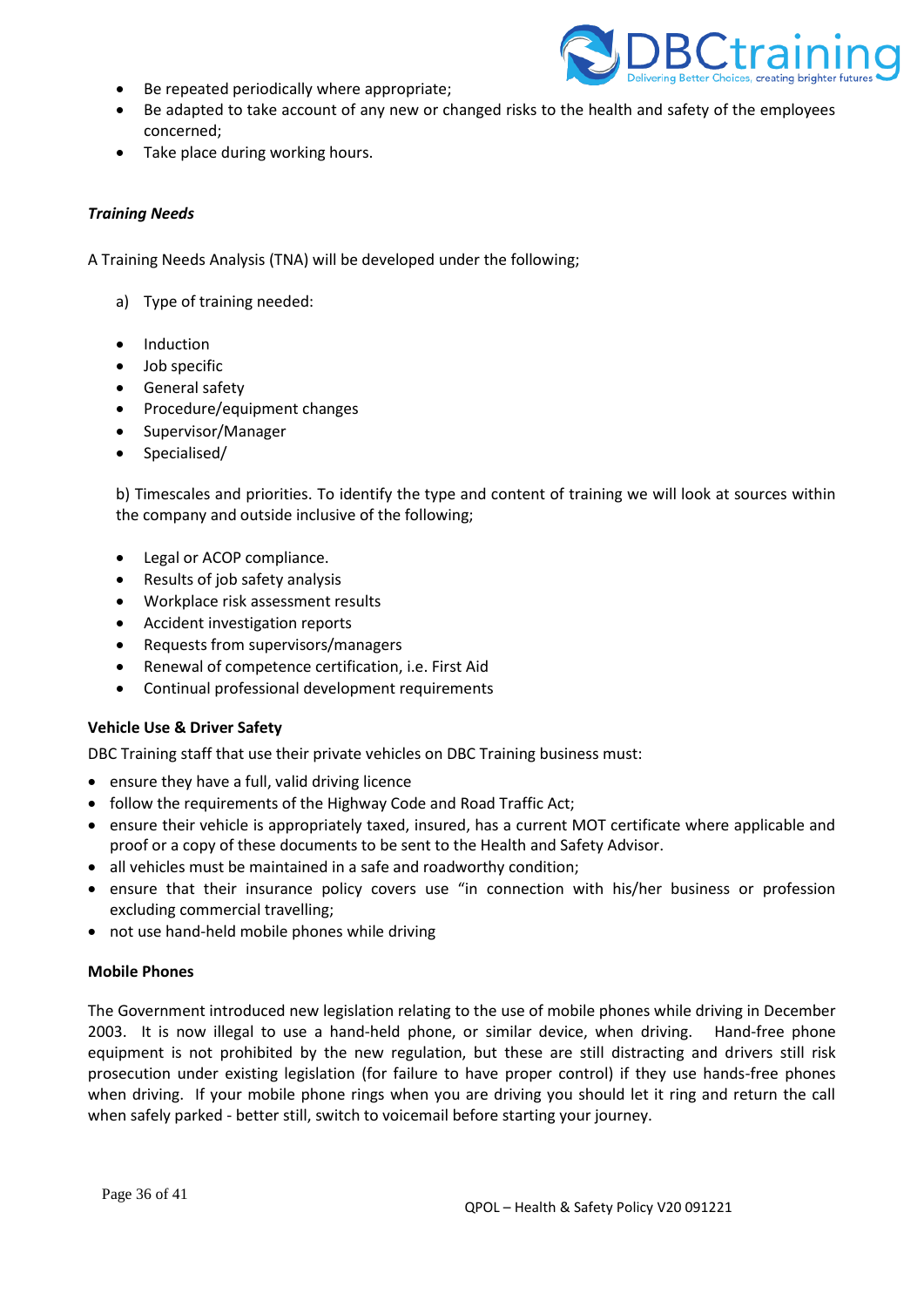



emergencies when it is unsafe or impractical to stop. There is also an exemption for 2-way radios, but the same points apply here as to hands-free equipment, in that their use while driving can still be distracting.

Guidance and generic risk assessments for Driver Safety for DBC Training staff are currently being developed.

Any requirements made by the Health and Safety Advisor with respect to the use of private vehicles must be followed.

#### **Workplace Inspections**

Inspections form an integral part of risk assessments in that inspections monitor and review the existing arrangements, ensuring that hazards are identified and re-assessed from time to time. Inspections are also useful in gauging attitudes to safety, housekeeping standards and best practice.

The inspection will be completed by the relevant Manager. The inspection report will include remedial action required and the signature and date of the Manager (or nominated senior representative) with the completion date of any actions taken.

The written Inspection records will be held within the manager's area of operation and available for inspection. A copy will be retained by the Health and Safety advisor.

Inspections will take place on a regular three-monthly basis.

#### *Spot Checks*

Spot checks will occur from time-to-time to ensure compliance with this procedure and local codes of practice. The Health and Safety advisor and/or Managers will carry them out.

## **Work Based learning**

When training is being carried out in premises other than those of DBC Training the following will apply:

- A health and safety assessment must be carried out by the Health and Safety Advisor or designated assessor before training commences.
- Ensure risk assessments etc are in place.
- All health and safety concerns should be raised with the client organisation and reported back to the designated contract manager.
- Any remedial action must be agreed to be carried out with the client company before training commences.

## **Welfare Facilities**

#### *Drinking water*

The law requires the provision of drinking water, which is free from contamination and easily accessible by all employees. The drinking supply should be clearly labelled as such.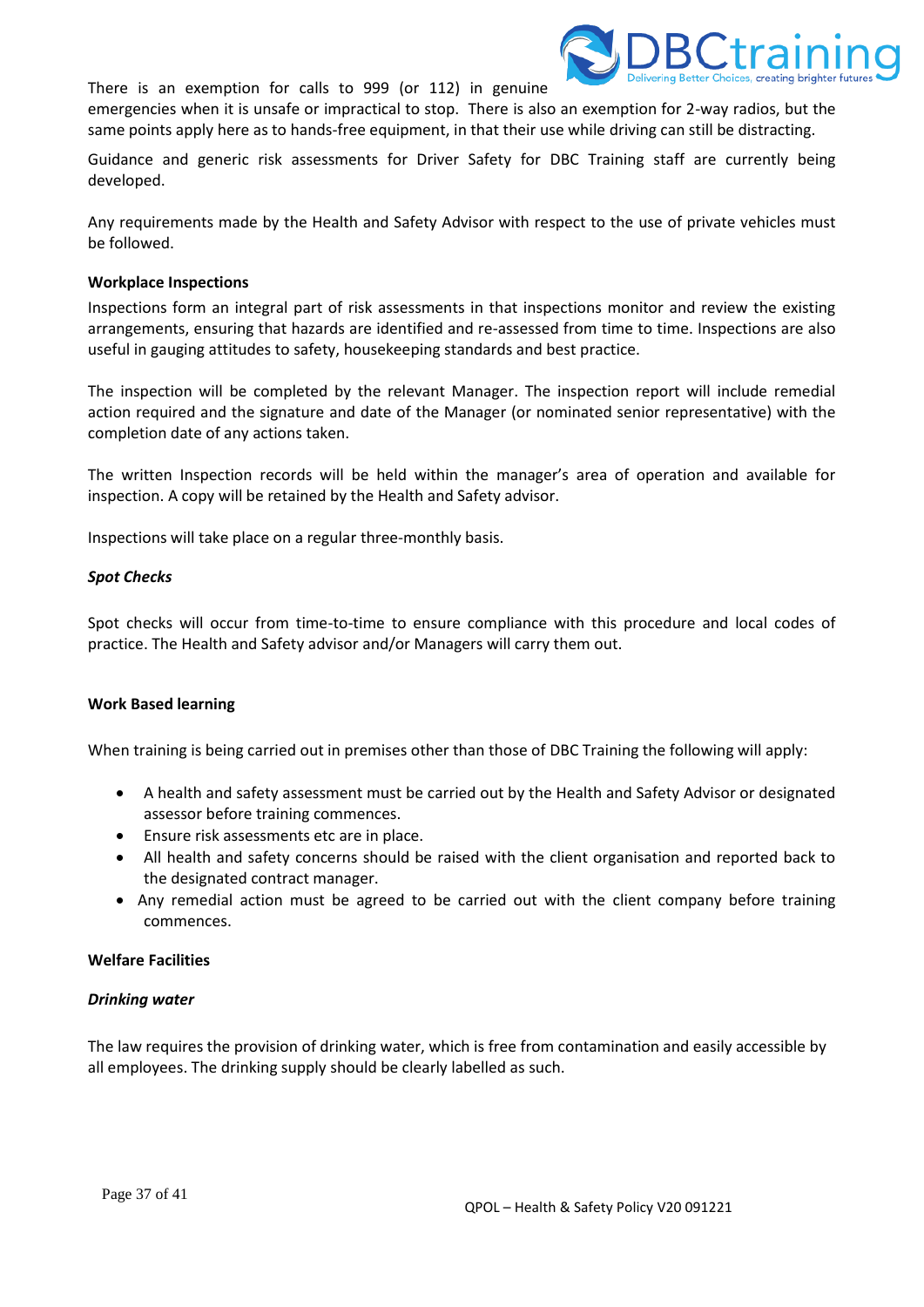

## *Facilities for Rest and Meals*

DBC Training will comply wherever appropriate The general requirements of the Workplace (Health, Safety and Welfare) Regulations 1992 in relation to facilities for rest breaks and eating meals:

- Suitable seats will be provided for workers to use during their breaks.
- In offices and other reasonably clean workplaces, work seats or other seats in the work area will be sufficient, provided that workers are not subject to excessive disturbance (e.g. by contact with the public in a reception area).
- Seats in work areas can be used as eating facilities provided that they are in a sufficiently clean place and there is a suitable surface on which to place food.
- Eating facilities should include a facility for making a hot drink (e.g. a kettle).
- Where hot food cannot be obtained in, or reasonably near, the workplace a means to heat food should be provided (e.g. microwave oven).

## *Room Dimensions and Space*

The Approved Code of Practice to the Workplace (Health, Safety and Welfare) Regulations states that the total volume of the room, when empty, divided by the number of people normally working in it should be at least 11 cubic metres of working space. (taking into account no more than 3 metres vertical height).

This minimum recommended figure of 11 cubic metres may be insufficient if, for example, much of the room is taken up by furniture. For this reason DBC Training recognise that space taken up by filing cabinets, cupboards and any other storage equipment should be deducted from the calculation.

Examples of where additional space in addition to 11 cubic metres may be required include; adequate room for Display Screen Equipment 'User' workstations, minimum dimensions for clear fire exit routes, etc.

## *Lighting*

The Workplace (Health, Safety and Welfare) Regulations require that every workplace shall have suitable and sufficient lighting. Lighting should enable people to work, use facilities and move from place to place safely and without experiencing eyestrain.

| <b>Activity</b>                                   | <b>Typical locations/types of work</b>             | <b>Average luminance</b><br>for the area as a<br>whole (lux) | <b>Minimum luminance</b><br>at any position within<br>it (lux) |
|---------------------------------------------------|----------------------------------------------------|--------------------------------------------------------------|----------------------------------------------------------------|
| Movement of people,<br>machines and<br>vehicles   | Lorry park, corridors, circulation<br>routes       | 20                                                           | 5                                                              |
| Work requiring<br>limited perception of<br>detail | Kitchens, factories assembling large<br>components | 100                                                          | 50                                                             |
| requiring<br>Work<br>perception of detail         | Offices, sheet metal work,<br>bookbinding          | 200                                                          | 100                                                            |
| Work requiring                                    | Drawing offices, factories                         | 500                                                          | 200                                                            |

HS(G)38 'Lighting at Work' gives the following recommendations for lighting levels in relation to offices and buildings: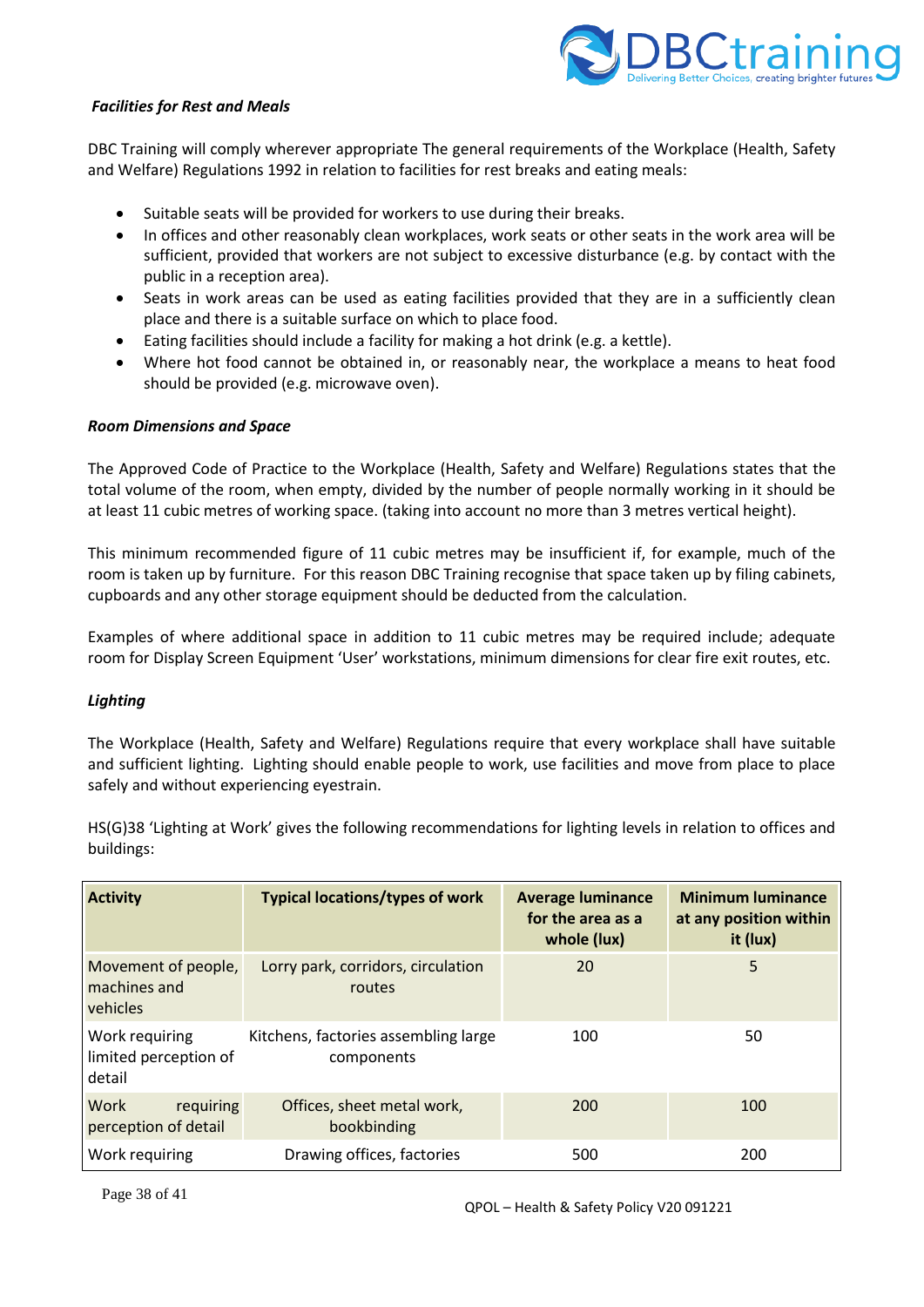

perception of fine detail assembling electronic components, textile production

People generally prefer to work in natural light rather than artificial light. Wherever possible workstations should be positioned to take advantage of natural light. Natural light may not be feasible when windows have to be covered for security reasons, or where process requirements necessitate particular lighting requirements.

Symptoms of poor lighting:

Poor lighting may result in symptoms that can be commonly described as eyestrain. If you feel that lighting in your office area is inadequate, please contact the Health and Safety Adviser. The symptoms of eyestrain include:

- Irritation, e.g. inflammation of eyes and lids.
- Itchiness.
- Breakdown of vision, including blurred or double vision.
- Referred symptoms, e.g. headaches, fatigue and giddiness

## *Temperature*

As a general rule, the temperature in workrooms should provide reasonable comfort without the need for special clothing. Thermometers should be provided at a convenient distance from every part of the workplace to enable measurement of temperatures throughout, but need not be provided in each workroom. However, in large open plan offices more than one thermometer may be necessary.

Minimum temperature:

Although there is no maximum temperature, the Workplace (Health, Safety and Welfare) Regulations set a minimum temperature of 16˚C in office environments. This temperature may not ensure reasonable comfort depending on other factors, e.g. relative humidity and air movement.

## *Toilet and washing facilities*

Under the Workplace (Health, Safety and Welfare) Regulations 1992, there must be an adequate number of toilets available for use by employees. Men and women can use the same toilet so long as it is in a separate room and is capable of being locked. There should be an adequate supply of toilet paper, soap for washing hands, a means of drying hands a supply of hot and cold running water and a means for female employees disposing and the sanitary control of the sanitary sanitary sanitary control dressings. Toilets should be well lit and ventilated and kept clean at all times. DBC Training will also consider the needs of those employees with disabilities.

## *Ventilation*

Adequate ventilation, providing fresh air, is needed to:

- Provide oxygen for breathing and to remove carbon dioxide from breathing out.
- Remove excess heat and keep a comfortable temperature.
- Dilute and remove body and other types of odour (e.g. food).
- Dilute any contaminants caused by workplace activities.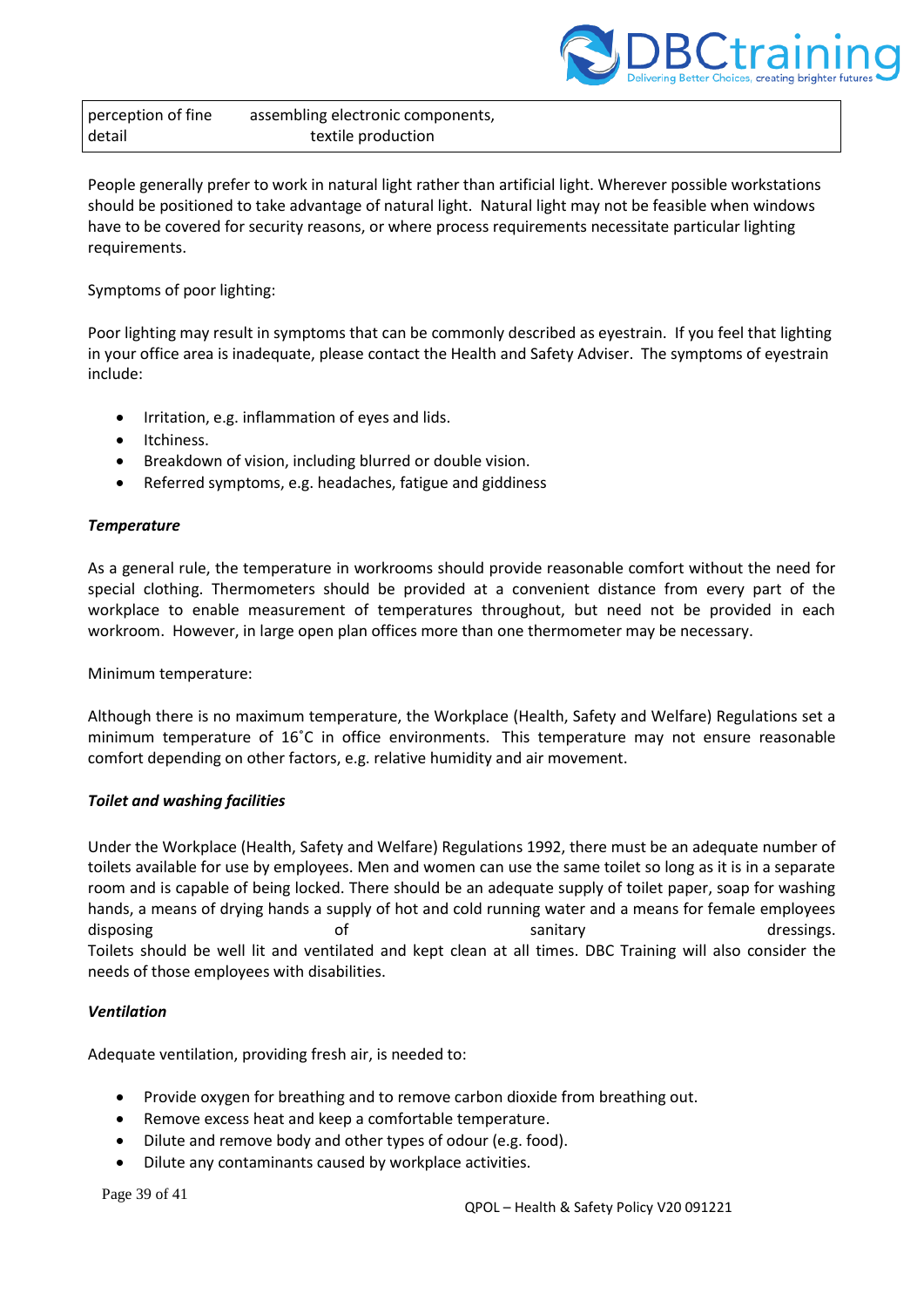It is not possible to give detailed guidance or advice in this



document regarding ventilation. However, insufficient ventilation may lead to tiredness, lethargy, headaches, dry or itchy skin and eye irritation. If you feel that ventilation in your office area is inadequate, please contact the Health and Safety Adviser.

#### **Young Persons**

The Health and Safety (Young Persons) Regulations distinguish between "child" and "young person" as follows:

- **"Child"** means a person who has not reached the minimum school leaving age, MSLA (16 years)
- **"Young person"** means a person who has not reached the age of 18 years.

Prior to young people starting work, DBC Training will carry out a risk assessment as required by **the Health and Safety (Young Persons) Regulations 1997** –and **Management of Health and Safety at Work Regulations 1999.**

The risk assessment will take into account the following;

- the inexperience, lack of awareness of risks and immaturity of young persons
- the fitting-out and layout of the workplace and the workstation
- the nature, degree and duration of exposure to physical, biological and chemical agents
- the form, range and use of work equipment and the way in which it is handled
- the organisation of processes and activities
- the extent of the health and safety training provided, or to be provided, to the young persons

DBC Training will:

- take account of their inexperience, immaturity and lack of awareness of health and safety matters.
- have an induction programme for young people
- will consider the hazards of the young persons specific role as well as taking account of their individual capabilities.
- seek health and safety feedback and young people will be persuaded of the value of working safely. The aim is to equip young people with the skills to protect themselves and others from harm.

Young people will be protected from any risks to their health and safety which are a consequence of their lack of experience, absence of awareness of existing and potential risks, or immaturity.